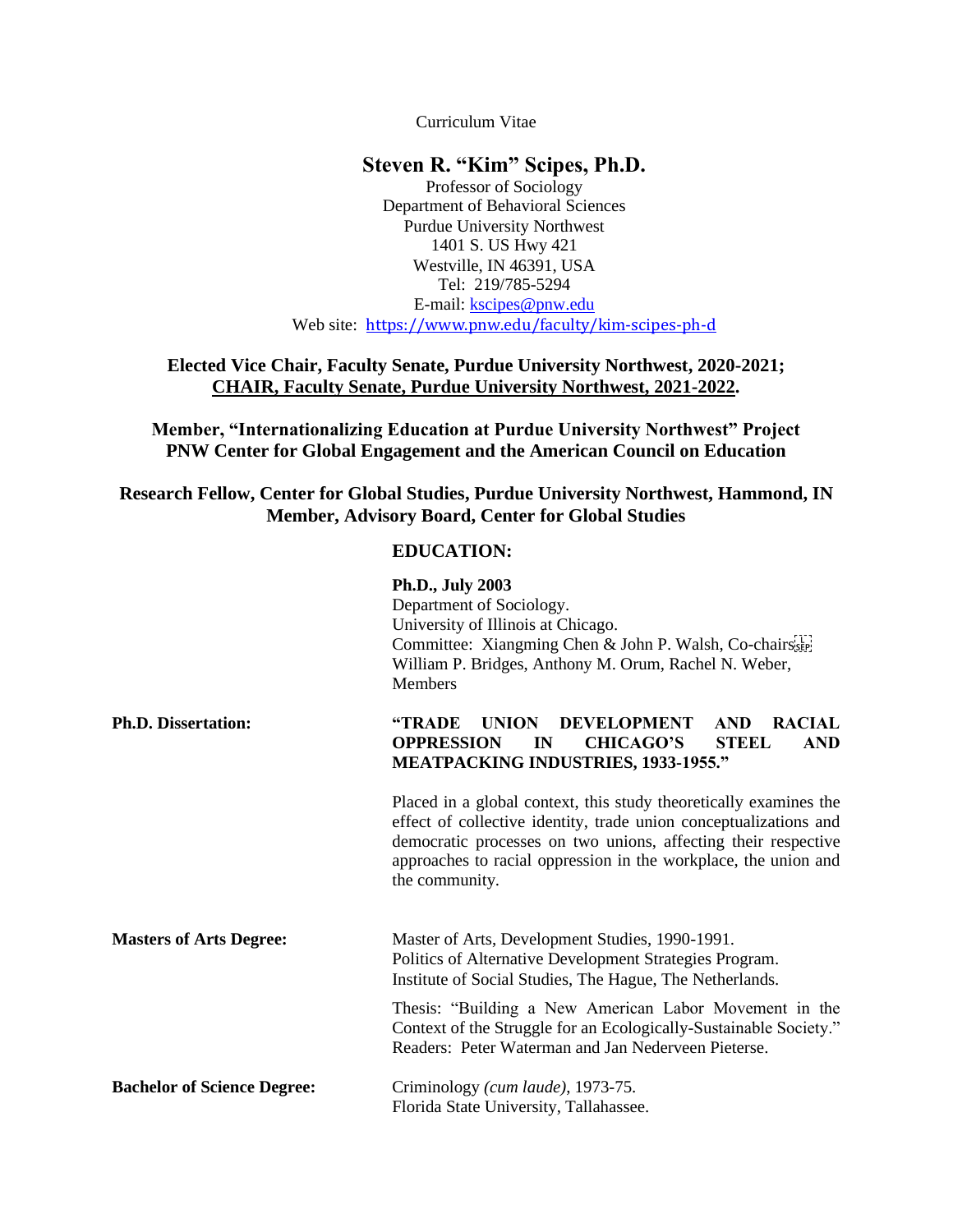# **SUMMARY:**

Dr. Scipes is a global labor scholar who has published four books (two monographs, one edited collection, and a compilation), as well as over 240 articles and book reviews in peer-reviewed and specialty journals, general interest magazines and local newspapers in the United States and in eleven other countries. (His 1996 book, *KMU: Building Genuine Trade Unionism in the Philippines, 1980- 1994,* has now been put on-line in its entirety for free at

[https://documentcloud.adobe.com/link/review?uri=urn%3Aaaid%3Ascds%3AUS%3A5618d604-693d-](https://documentcloud.adobe.com/link/review?uri=urn%3Aaaid%3Ascds%3AUS%3A5618d604-693d-4d9e-b5af-33aa986ba46c&_ga=2.243678149.1392749401.1622518502-826131600.1599969642#pageNum=1)[4d9e-b5af-33aa986ba46c&\\_ga=2.243678149.1392749401.1622518502-](https://documentcloud.adobe.com/link/review?uri=urn%3Aaaid%3Ascds%3AUS%3A5618d604-693d-4d9e-b5af-33aa986ba46c&_ga=2.243678149.1392749401.1622518502-826131600.1599969642#pageNum=1)

[826131600.1599969642#pageNum=1.](https://documentcloud.adobe.com/link/review?uri=urn%3Aaaid%3Ascds%3AUS%3A5618d604-693d-4d9e-b5af-33aa986ba46c&_ga=2.243678149.1392749401.1622518502-826131600.1599969642#pageNum=1)). He has done extensive field research on labor in the Philippines (nine trips to date), and has taught two summers at Ton Duc Thang University in Ho Chi Minh City, Vietnam. He has given an opening night presentation, keynote, or plenary talks at university venues in Canada, Germany, South Africa, and Vietnam. He has taught over 50 semesters of "Race and Ethnic Diversity."

# **ACADEMIC HONORS AND AWARDS (foreign venues in bold):**

**Speaker** (2020), "How to Talk About Race in the 21<sup>st</sup> Century," Purdue Northwest Interdisciplinary Lecture-Discussion Series on "Race, Racism and Anti-Racism." November 30.

**Recipient** (2019), Purdue University Research Foundation International Travel Grant to participate in the "Innovations in the Social Sciences and Humanities" Conference, Ton Duc Thang University, **Ho Chi Minh City, Vietnam:** October 4 & 5.

**Recipient** (2019), College of Humanities, Education, and Social Sciences (CHESS) Dean's 25% Course Release for Research, Fall semester (due to course demand, delayed until Spring 2020).

**Promoted** (2018), Professor of Sociology, Purdue University Northwest.

**Recipient** (2018), Department of Behavioral Sciences grant for travel to and from **Vietnam.**

**Recipient** (2017), College of Humanities, Education, and Social Sciences (CHESS) Dean's 25% Course Release for Research, Academic Year 2018-19.

**Plenary Speaker** (2017), "Scholarly Advances in Global Labor Studies" for Conference Plenary, "Framing Labour Internationalism," at "Confronting Global Capital: Strengthening Labour Internationalism and Transnationalism in Canada Today" conference. McMaster University, **Hamilton, Ontario, Canada:** October 13.

**Recipient** (2017), College of Humanities, Education, and Social Sciences (CHESS) Dean's 25% Course Release for Research, Academic Year 2017-18.

**Recipient** (2017), Department of Behavioral Sciences grant for travel to and from **Vietnam.**

**Keynote Speaker** (2016), "Education and Social Integration in Developing Countries," and section chair, International Conference on Education and Social Integration (ICESI 2016), Ton Duc Thang University, **Ho Chi Minh City, Vietnam:** August 11.

**Recipient** (2016), College of Humanities, Education, and Social Sciences (CHESS) Dean's 25% Course Release for Research, Academic Year 2016-17.

**Recipient** (2015), Professional Development Grant from Office of Vice Chancellor of Academic Affairs, Purdue University North Central, to help cover travel costs for April-May research trip to **Philippines.**

**Recipient** (2015), Sabbatical leave, Spring semester, on-campus competitive process.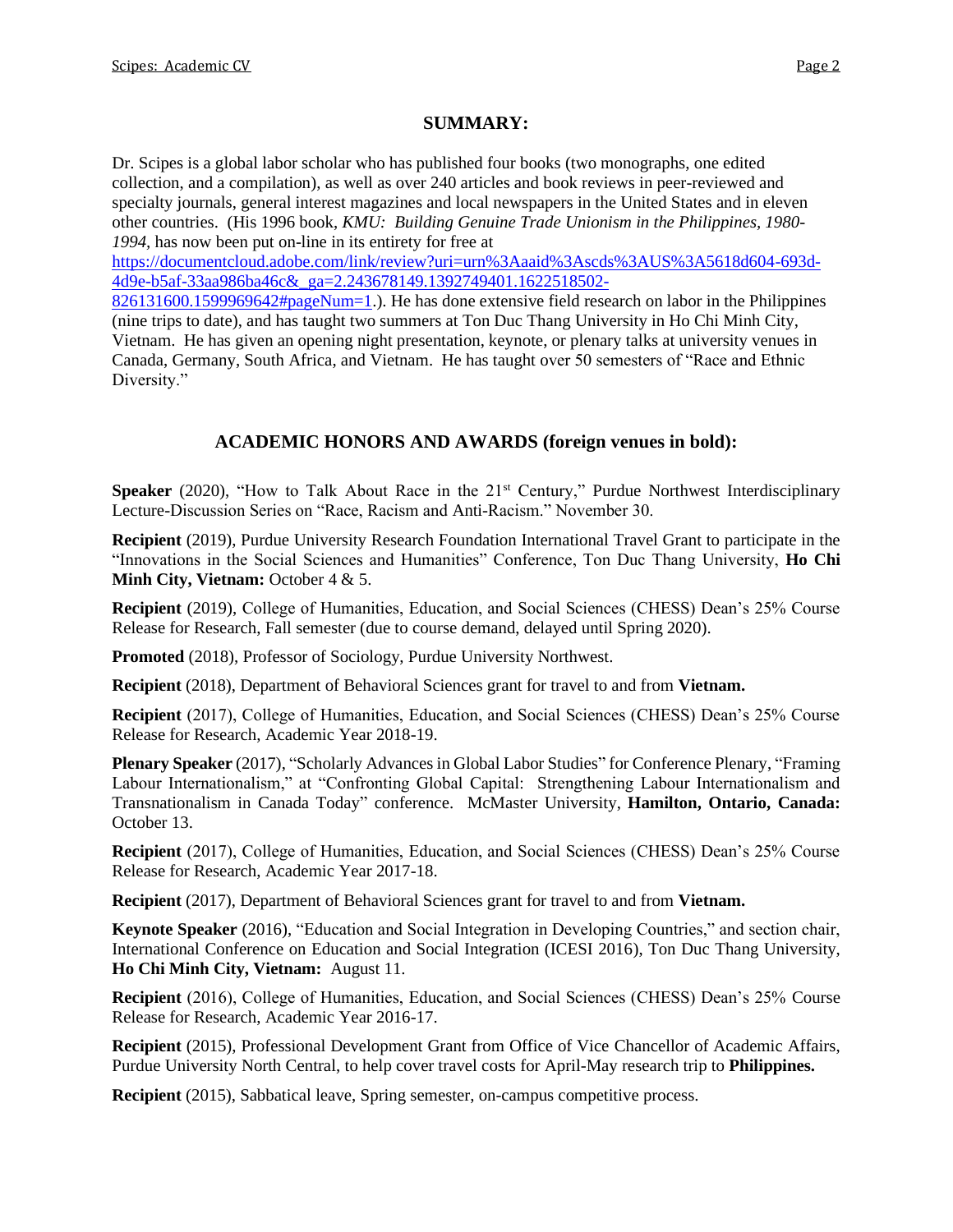**Recruited and joined** (2015), Society of Midland Authors, the oldest literary organization in the Midwest, 2015 being its  $100<sup>th</sup>$  year. Membership is by invitation only. Qualifications are publication of a work of literary merit by a recognized publishing house and a close personal connection with the Midwest by birth or residence.

**Plenary Speaker** (2014), Graduate Conference, "International Solidarity Reloaded: Trade Unions and Other Social Movements Between the Challenges and Opportunities of Globalisation." Hans-Böckler-Stiftung, April 2-4 in **Göttingen, Germany.**

**Recipient** (2013), Quarter-time course release, on campus competitive process.

**Promoted (**2011), Associate Professor of Sociology, Purdue University North Central.

**Recipient** (2010), Purdue University Research Foundation International Travel Grant to participate in International Sociological Association's "World Congress of Sociology," July 10-17, 2010 in **Gothenburg, Sweden.**

**Recipient** (2008), Purdue University Research Foundation International Travel Grant to participate in the International Sociological Association's Research Committee 44 (Labor Movements) Mid-term Conference on the "Re-Empowering the Labor Movement in the Era of Global Restructuring," September 5-8, 2008 in **Barcelona, Spain.**

**Recipient** (2007), "Outstanding Teacher Award," 2006-07. Purdue University North Central.

**Recipient** (2006), Purdue University Research Foundation International Travel Grant to participate in International Sociological Association's "World Congress of Sociology," July 23-29, 2006 in **Durban, South Africa.**

**Opening Night Speaker** (2006), "Neo-liberal Economic Policies—Do they Offer a Way Forward? Experiences from the Philippines and the United States." International Labour History conference, "Worlds of Labour: Southern African Labour History in an International Context." Sociology of Work Program and History Workshop, University of the Witwatersrand, **Johannesburg, South Africa:** July.

**Recipient** (2006), Marin Interfaith Task Force on the Americas, Mill Valley, CA. Partial scholarship to help finance preliminary 10-day research trip to **Venezuela.**

**Recipient** (2006), Student Support Services Director's Award for active demonstration of support for educational opportunity at Purdue University North Central.

**Hired** (2004), Assistant Professor of Sociology, Purdue University North Central.

# **RADIO/TV INTERVIEWS RELATED TO PROFESSOR SCIPES' WORK**

- -- August 30, 2021. "Work Week Radio." "AFL-CIO's Foreign Policy, American Workers and Labor Day." Interview by Steve Zeltzer.
- -- August 18, 2021. "Labor Express" Radio Program: "Critically Evaluating the Work of the Late AFL-CIO President, Richard Trumka, One Week after his Death." Interview by Jerry Mead-Lucero.
- -- April 1, 2021. "Work Week Radio," "AFL-CIO, NED, and US Labor Imperialism with Professor Kim Scipes." Interview by Steve Zeltzer: [https://soundcloud.com/workweek-radio/ww-4-1-21-afl-cio-ned](https://soundcloud.com/workweek-radio/ww-4-1-21-afl-cio-ned-us-labor-imperialism-with-professor-kim-scipes)[us-labor-imperialism-with-professor-kim-scipes.](https://soundcloud.com/workweek-radio/ww-4-1-21-afl-cio-ned-us-labor-imperialism-with-professor-kim-scipes)
- -- January 11, 2021. Politics-Art-Roots-Culture (PARC) Media, "Kim Scipes on *Building Global Labor Solidarity, the Philippines, South Africa, and the United States."* Interview by Vince Emanuele. Online at [https://www.youtube.com/watch?v=DARknHYX-XQ.](https://www.youtube.com/watch?v=DARknHYX-XQ)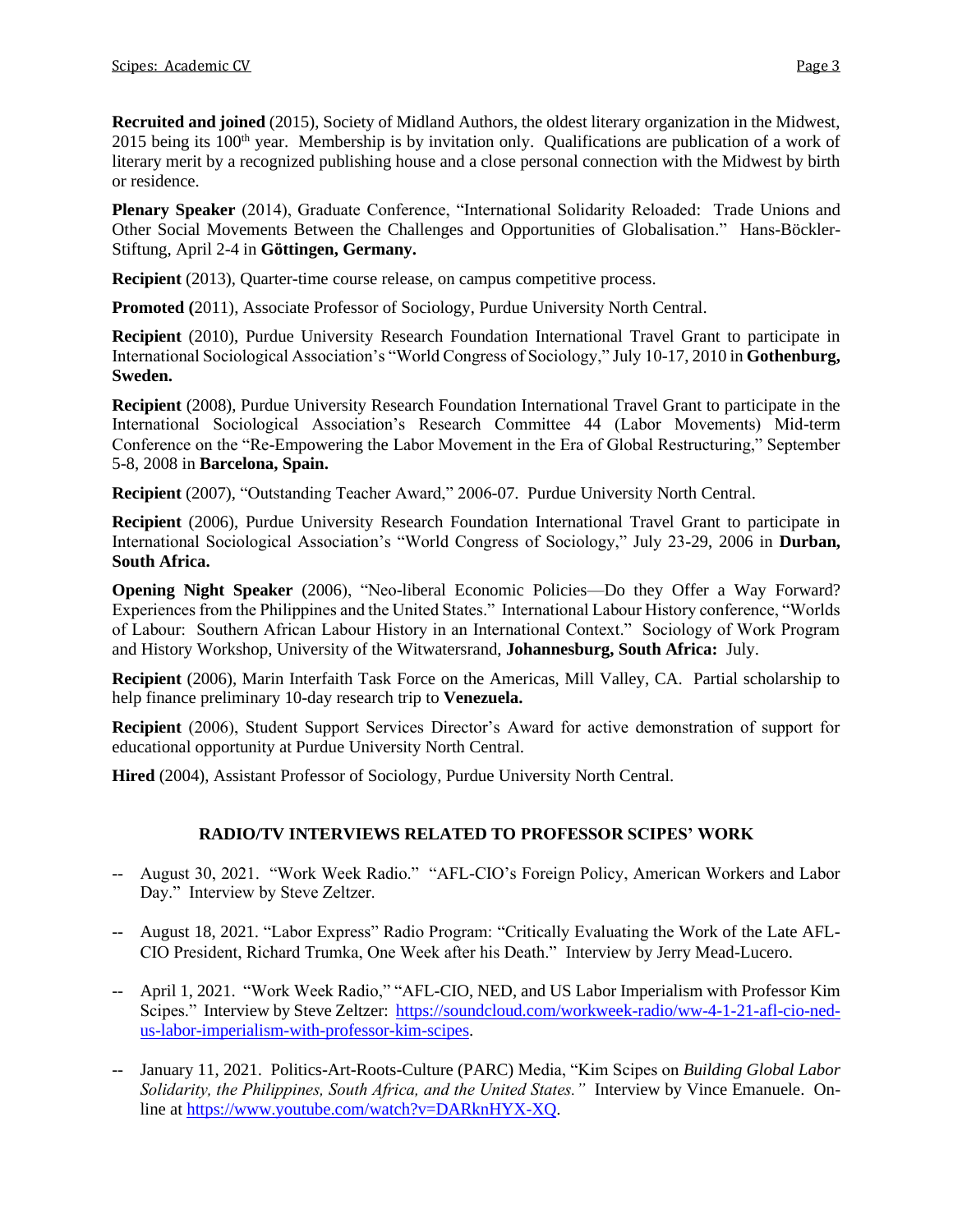- -- November 1, 2018. "Roundtable Perspective" of Purdue University Northwest: "The Roundtable Perspective with Dr. Kim Scipes." Interview by Dr. Lee Artz. On-line a[t https://ssh.tdtu.edu.vn/en/tin](https://ssh.tdtu.edu.vn/en/tin-tuc/2018/roundtable-perspective-drkim-scipes)[tuc/2018/roundtable-perspective-drkim-scipes.](https://ssh.tdtu.edu.vn/en/tin-tuc/2018/roundtable-perspective-drkim-scipes)
- -- June 6, 2016. "Mediations and Molotovs." "Kim Scipes on *Building Global Labor Solidarity in a Time of Accelerating Globalization."* Interview by Vince Emanuele. On-line at [https://prn.fm/tag/vince-emanuele/.](https://prn.fm/tag/vince-emanuele/)
- -- April 13, 2012. Radio4All. "Kim Scipes on AFL-CIO's Role in the 2002 Venezuelan Coup Attempt." Recorded by Dale Lehman. On-line at [http://www.radio4all.net/files/dalerlehman@yahoo.com/2838-](http://www.radio4all.net/files/dalerlehman@yahoo.com/2838-1-10_Years_After-pt1.mp3) 1-10 Years After-pt1.mp3.
- -- April 13, 2012. Labor Video Project. "Kim Scipes on the *AFL-CIO's Secret War against Developing Country Workers: Solidarity or Sabotage?"* Interview by Steve Zeltzer. On-line at [https://www.youtube.com/watch?v=WzUsLrlie\\_Q.](https://www.youtube.com/watch?v=WzUsLrlie_Q)
- -- July 16, 2005. Democracy Now! "Unholy Alliance? The AFL-CIO and the National Endowment for Democracy in Venezuela." Interview by Amy Goodman. On-line at https://www.democracynow.org/2005/7/26/unholy alliance the afl cio and

# **SCHOLARLY ACTIVITIES**

**Everything done between Fall 2004 and Summer 2016 was done while at Purdue University North Central, while teaching four courses per academic semester, plus summer teaching. In 2016, Purdue North Central was renamed Purdue University Northwest. Between 2016-2020, received one-course release per semester for seven semesters. Returned to teaching four courses per semester in Fall 2020. In AY 2021-22, received a course release per semester to service as Chair of PNW's Faculty Senate.**

## **Research Interests:**

US and International Labor Organizations; Globalization; Environment, Social Change; Social Movements; Race and Ethnicity; Organizations; Economic Development; Work and Occupations; Mass Media; and Theory. Specialize on 20th Century US Labor History, and Philippine and Asian Development.

## **Publications: Books:**

2021. *Building Global Labor Solidarity: Lessons from the Philippines, South Africa, Northwestern Europe, and the United States.* Lanham, MD: Lexington Books. (This is a compilation of some my writings between 1985-2020.)

> Reviewed by Vincent Emanuele in *Counterpunch.org* on January 13, 2021, and is on-line at [https://www.counterpunch.org/2021/01/13/building-global-labor-solidarity/.](https://www.counterpunch.org/2021/01/13/building-global-labor-solidarity/) This is in addition to the almost-two hour audio interview that Emanuele did about Scipes' book, which is available on-line at [https://www.facebook.com/588633986/posts/10158995262953987/.](https://www.facebook.com/kscipes/posts/10158995262953987?__cft__%5b0%5d=AZUMf6ykjmXKsOnu1QtNgoX7MIFpeaSnEx7WJbKHg6EwXlHUSX1RDuoIBYrc8xgSm7BN8XrCabmwrcBygXLdri5L5Nt2RQcWDdpqY3CUNin9mQ4TO7zzowhgqsj3Y0mIvqE&__tn__=-UK-R)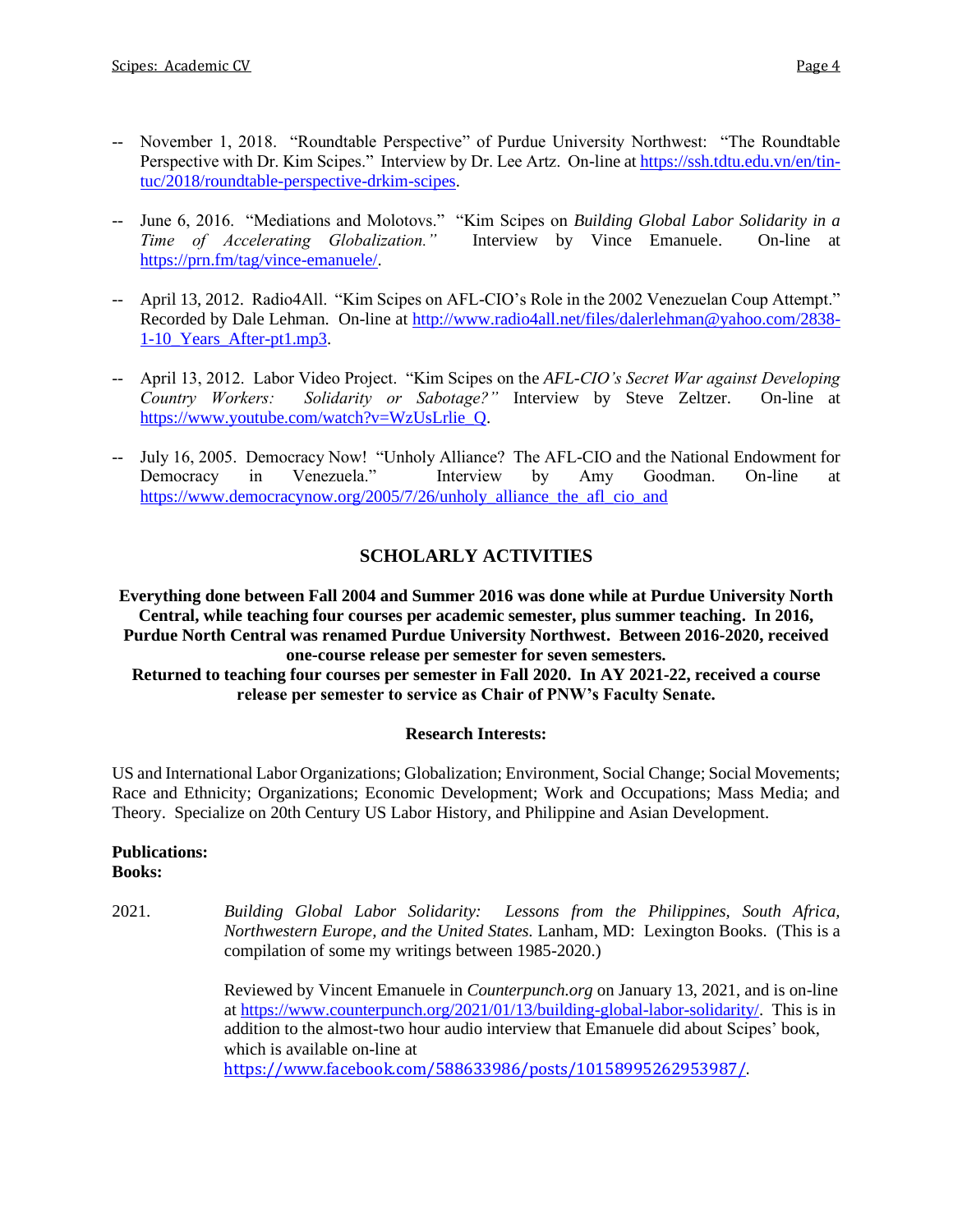2016. Editor of collection. *Building Global Labor Solidarity During the Time of Accelerating Globalization.* Chicago: Haymarket Books. Conceived volume, selected articles, and contributed Preface, Introduction, and two chapters.

> Reviewed by *Left History,* Vol. 21, No. 2, 2019: 128-131; *[Talking Union-A Project of the](https://talkingunion.wordpress.com/2018/05/25/building-global-labor-solidarity-a-review/)  [DSA \[Democratic Socialists of](https://talkingunion.wordpress.com/2018/05/25/building-global-labor-solidarity-a-review/) America] Labor Network,* May 25, 2018; *Labour/Le Travail,* No. 80 (Fall, 2017): 367-369; *New Labor Forum,* Vol 26, No., 3 (Fall 2017): 98- 102; *Global Labour Journal,* Vol. 8, No. 3 (September 2017): 244-247, on-line only at [https://escarpmentpress.org/globallabour/issue/view/310;](https://escarpmentpress.org/globallabour/issue/view/310) *Socialism and Democracy,* Vol. 31, No. 2 (July, 2017): 196-199, and on-line at [http://sdonline.org/74/kim-scipes-ed](http://sdonline.org/74/kim-scipes-ed-building-global-labor-solidarity-in-a-time-of-accelerating-globalization/)[building-global-labor-solidarity-in-a-time-of-accelerating-globalization/;](http://sdonline.org/74/kim-scipes-ed-building-global-labor-solidarity-in-a-time-of-accelerating-globalization/) *Class, Race and Corporate Power,* Vol. 5, Issue 1, Article 7, April 2017, on-line only at [http://digitalcommons.fiu.edu/cgi/viewcontent.cgi?article=1092&context=classracecorpo](http://digitalcommons.fiu.edu/cgi/viewcontent.cgi?article=1092&context=classracecorporatepower) [ratepower;](http://digitalcommons.fiu.edu/cgi/viewcontent.cgi?article=1092&context=classracecorporatepower) Substance News, on-line only at [\(www.substancenews.net/articles.php?page=6637&section=Article\),](http://www.substancenews.net/articles.php?page=6637§ion=Article)) January 18, 2017; *Relations Industrielles/Industrial Relations, Universite Laval* (Quebec), Vol. 74, No. 4, Autumn 2016: 773-774.

2010. *AFL-CIO's Secret War against Developing Country Workers: Solidarity or Sabotage?* Lanham, MD: Lexington Books. 276 pp. Published in hardback in 2010, and then in paperback in 2011.

> Reviewed in *Contemporary Sociology: A Journal of Reviews,* Vol. 42, No. 4, July 2013: 614-615; *New Labor Forum,* Fall 2011: 104-107; In German, at *Archiv für Sozialgeschichte,* October 18, 2011. Friedrich Ebert Stiftung (foundation). *Labour/Le Travail* (No. 67, Fall 2011: 246-248); *Swans Commentary* [\(www.swans.com/library/art17/pbuhle12.html\)](http://www.swans.com/library/art17/pbuhle12.html), July 4, 2011); *Z Net* [\(https://zcomm.org/znetarticle/a-betrayal-of-the-highest-order-by-paul-street/](https://zcomm.org/znetarticle/a-betrayal-of-the-highest-order-by-paul-street/)*,* April 23, 2011; *Synthesis/Regeneration* (No. 55, Spring 2011: 28-30); *Indian Journal of Politics and International Relations* (Mahatma Gandhi University, Kottayam, Kerala, India)*,* Vol., 3, Nos. 1 & 2, January-December 2010: 200-204.

1996. *KMU: Building Genuine Trade Unionism in the Philippines, 1980-1994.* Quezon City, Metro Manila, Philippines: New Day Publishers. 316 pp.

> Reviewed in *Crossroads: An Interdisciplinary Journal of Southeast Asian Studies* (1999, Vol. 13, No. 1: 156-158), *Development & Change* (Vol. 30, No. 2, April 1999: 395-396), *Philippine Studies* (1998, Vol. 46, No. 2: 261-262), *Synthesis/Regeneration* (No. 17, Fall 1998: 27), and *Philippine Labor Alert* (#36-37, July 1996-February 1997: 3-4).

## **Editor of Thematic Section of Peer-reviewed Journals:**

- 2017. "US. Labor and Social Justice." A two-issue thematic special of *Class, Race and Corporate Power,* published in July (Vol. 5, Issue 2) and in November (Vol. 5, Issue 3). On-line at [http://digitalcommons.fiu.edu/classracecorporatepower/vol5/iss2/,](http://digitalcommons.fiu.edu/classracecorporatepower/vol5/iss2/) and a[t http://digitalcommons.fiu.edu/classracecorporatepower/vol5/iss3/.](http://digitalcommons.fiu.edu/classracecorporatepower/vol5/iss3/)
- 2014. "Global Labor Solidarity." *Working USA: The Journal of Labor and Society,* Vol. 17, No. 2, June: 141-288.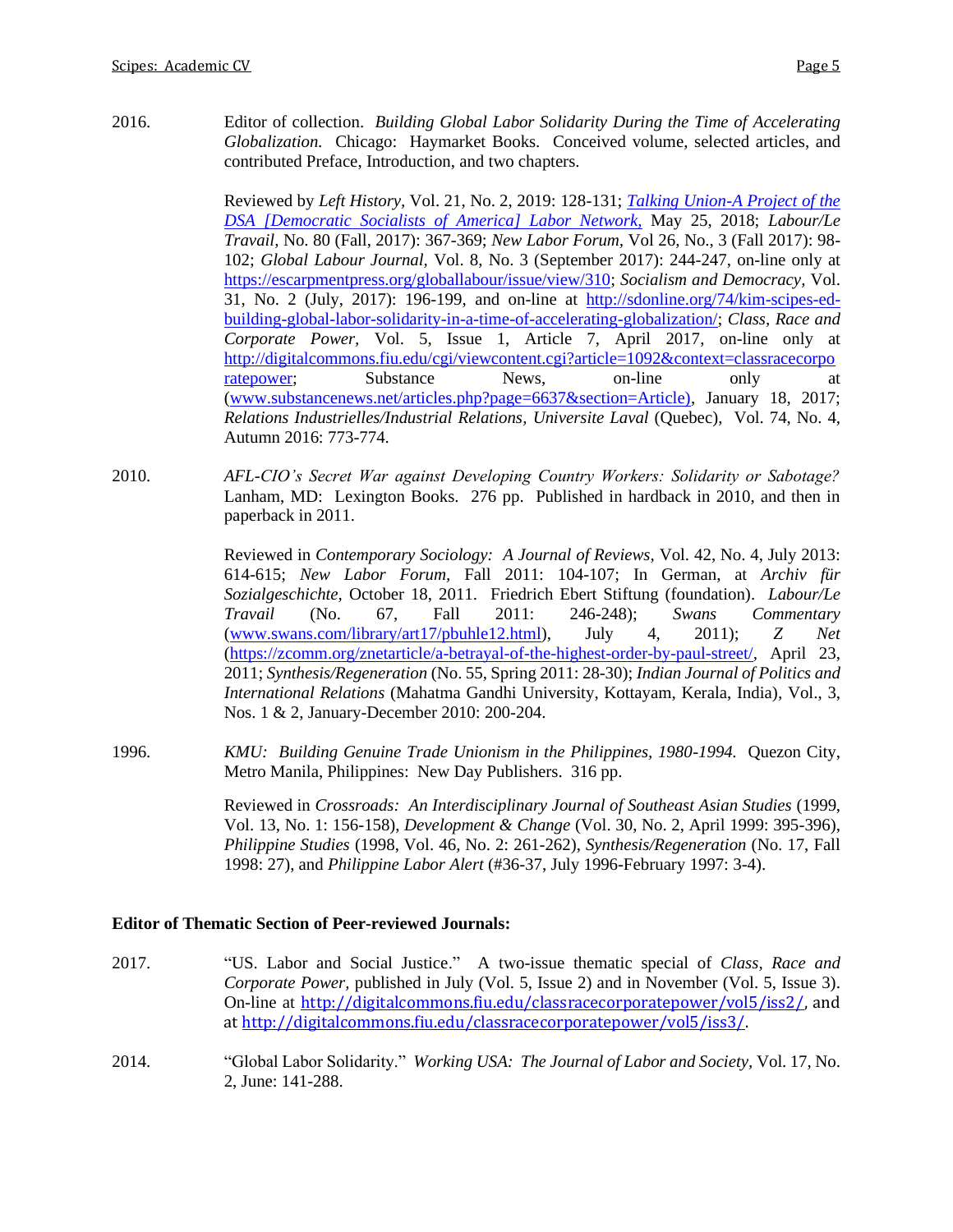## **Peer-Reviewed Articles:**

2021. "You Can't Fight City Hall *Alone!* Global Social Turmoil and Macrosociological Theory: A Challenge to Structural-based Models of Society." Paper under consideration by *Class, Race and Corporate Power,* August 31. 2020. "The AFL-CIO's Foreign Policy Program: Where Historians Now Stand." *Class, Race and Corporate Power,* Vol. 8, No. 2, Article 5. On-line at [https://digitalcommons.fiu.edu/classracecorporatepower/vol8/iss2/5/.](https://digitalcommons.fiu.edu/classracecorporatepower/vol8/iss2/5/) 2020. "Regional Aspirations with a Global Perspective: Developments in East Asian Labour Studies." *Education Philosophy and Theory,* Vol. 52, No. 11, October: 1204-1224. Online at https://www.researchgate.net/publication/341719609 Regional aspirations with a glob al perspective Developments in East Asian labour studies. 2020. "Innovations in Labor Studies—Incorporating Global Perspectives: From Exhortation to Making It Real." *Class, Race and Corporate Power.* Vol. 8, No. 1, Art. 1. On-line at <https://digitalcommons.fiu.edu/classracecorporatepower/vol8/iss1/1/> . 2018. "Another Type of Trade Unionism *IS* Possible: The KMU Labor Center of the Philippines and Social Movement Unionism." *The Journal of Labor and Society,* Vol. 21, No. 3, September: 349-367. On-line at [https://www.researchgate.net/publication/327472612\\_Another\\_type\\_of\\_trade\\_unionism\\_](https://www.researchgate.net/publication/327472612_Another_type_of_trade_unionism_IS_possible_The_KMU_Labor_Center_of_the_Philippines_and_social_movement_unionism) [IS\\_possible\\_The\\_KMU\\_Labor\\_Center\\_of\\_the\\_Philippines\\_and\\_social\\_movement\\_union](https://www.researchgate.net/publication/327472612_Another_type_of_trade_unionism_IS_possible_The_KMU_Labor_Center_of_the_Philippines_and_social_movement_unionism) [ism.](https://www.researchgate.net/publication/327472612_Another_type_of_trade_unionism_IS_possible_The_KMU_Labor_Center_of_the_Philippines_and_social_movement_unionism) 2018. "Disaster Management in the Philippines: Media, Unions, and Humanitarian Action" in Robin Andersen and Purnaka L. de Silva, eds. *The Routledge Companion to Media and Humanitarian Action.* New York and London: Routledge: 321-328. On-line at [https://www.researchgate.net/publication/325617947\\_Disaster\\_Management\\_in\\_the\\_Phil](https://www.researchgate.net/publication/325617947_Disaster_Management_in_the_Philippines_Media_Unions_and_Humanitarian_Action) [ippines\\_Media\\_Unions\\_and\\_Humanitarian\\_Action.](https://www.researchgate.net/publication/325617947_Disaster_Management_in_the_Philippines_Media_Unions_and_Humanitarian_Action) 2017. "The Epic Failure of Labor Leadership in the United States, 1980-2017 and Continuing." *Class, Race and Corporate Power,* Vol. 5, Issue 2 (July). On-line at <http://digitalcommons.fiu.edu/classracecorporatepower/vol5/iss2/5> . 2017. "Addressing Seriously the Environmental Crisis: A Bold, "Outside the Box' Suggestion for Addressing Climate Change and other Forms of Environmental Destruction." *Class, Race and Corporate Power,* Vol. 5, Issue 1, Article 2 (April). On-line at [http://digitalcommons.fiu.edu/classracecorporatepower/vol5/iss1/2.](http://digitalcommons.fiu.edu/classracecorporatepower/vol5/iss1/2) 2016. "Multiple Fragments: Strength or Weakness: Theorizing Global Labor Solidarity" in Kim Scipes, ed., *Building Global Labor Solidarity in Time of Accelerating Globalization.* Chicago: Haymarket Books: 23-48. (This can be downloaded at [https://www.researchgate.net/publication/315617986\\_Multiple\\_Fragments–](https://www.researchgate.net/publication/315617986_Multiple_Fragments--Strengths_or_Weaknesses_Theorizing_Global_Labor_Solidarity) [Strengths\\_or\\_Weaknesses\\_Theorizing\\_Global\\_Labor\\_Solidarity](https://www.researchgate.net/publication/315617986_Multiple_Fragments--Strengths_or_Weaknesses_Theorizing_Global_Labor_Solidarity) .) 2014. "Social Movement Unionism or Social Justice Unionism? Disentangling Theoretical Confusion within the Global Labor Movement." *Class, Race and Corporate Power.* Vol. 2: Iss. 3, Article 9 (December). On-line at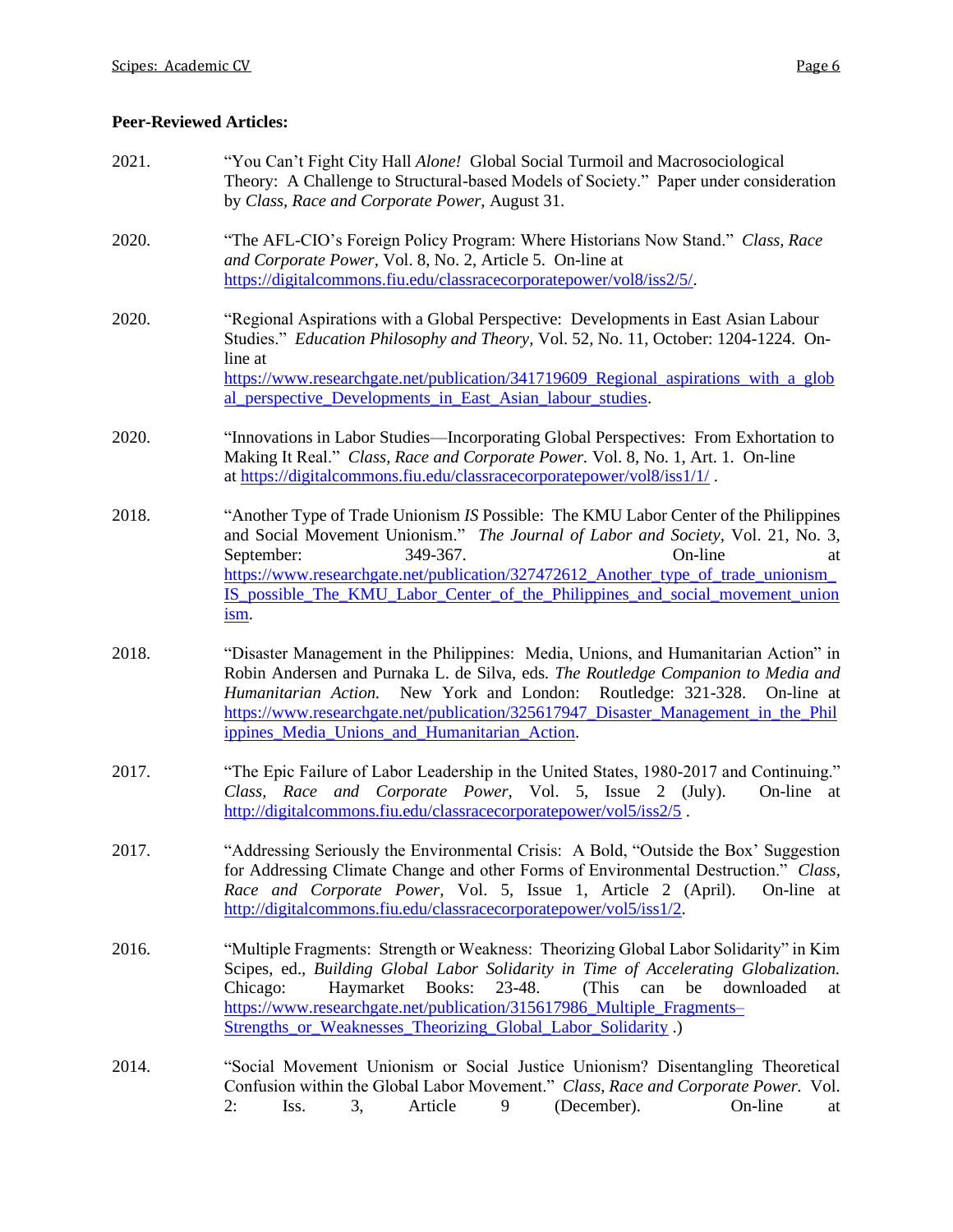[http://digitalcommons.fiu.edu/classracecorporatepower/vol2/iss3/9.](http://digitalcommons.fiu.edu/classracecorporatepower/vol2/iss3/9) (Included in Scipes, 2020.)

- 2014. "Building Global Labor Solidarity Today: Learning from the KMU of the Philippines." *Class, Race and Corporate Power,* Vol. 2, No. 2 (July). On-line at [http://digitalcommons.fiu.edu/classracecorporatepower/vol2/iss2/2.](http://digitalcommons.fiu.edu/classracecorporatepower/vol2/iss2/2) (Included in Scipes, ed., 2016.)
- 2014. "Theoretical Reflections on the Emergence of Global Labor Solidarity." *Working USA,* Vol. 17, No. 2, June: 145-154.
- 2012. "Globalization from Below: Labor Activists Challenging the AFL-CIO Foreign Policy Program." *Critical Sociology,* Vol. 38, No. 2, March: 303-323.
- 2010. "Why Labor Imperialism? AFL-CIO's Foreign Policy Leaders and the Developing World." *Working USA,* Vol. 13, No. 4, December: 465-479. .
- 2009. "An Alternative Perspective for the Global South—Neoliberal Economic Policies in the United States: The Impact of Globalisation on a 'Northern' Country." *Indian Journal of Politics and International Relations,* Vol. 2, No. 1, January-June: 12-47.
- 2007. "The AFL-CIO Foreign Policy Program and the 2002 Coup in Venezuela: Was the AFL-CIO Involved?" *Journal of the Indiana Academy of Social Sciences,* Vol. X, 2006: 133- 147. (On-line at [www.thirdworldtraveler.com/Labor/AFL\\_CIO\\_VenezCoup\\_2002.html.](http://www.thirdworldtraveler.com/Labor/AFL_CIO_VenezCoup_2002.html))
- 2000. "It's Time to Come Clean: Open the AFL-CIO Archives on International Labor Operations." *Labor Studies Journal,* Vol. 25, No. 2, Summer: 4-25. [Posted on-line in English by LabourNet Germany at [http://labournet.de/diskussion/gewerkschaft/scipes2.html.](http://labournet.de/diskussion/gewerkschaft/scipes2.html)]

## **Peer-Reviewed Encyclopedia Entries:**

| 2016. | "AFL-CIO: Labor's Foreign Policy" in America in the World, 1776 to the Present: A<br>Supplement to the Dictionary of American History, edited by Edward J. Blum.<br>Farmington Hills, MI: Charles Scribner's Sons: 17-19. |
|-------|---------------------------------------------------------------------------------------------------------------------------------------------------------------------------------------------------------------------------|
| 2016. | "Labor Imperialism." The Palgrave Encyclopedia of Imperialism and Anti-Imperialism,<br>edited by Immanuel Ness and Zak Cope. London: Palgrave Macmillan: 1294-1304.                                                       |
| 2008. | "Wage Labor." The Oxford Encyclopedia of the Modern World, edited by Peter N.<br>Stearns. New York and Oxford: Oxford University Press, Vol. 7: 521-524.                                                                  |
| 2008. | "Developing Countries." International Encyclopedia of the Social Sciences, 2nd<br>Ed. Detroit: Macmillan Reference USA, Vol. 2: 335-337.                                                                                  |

**Book Review Essays:**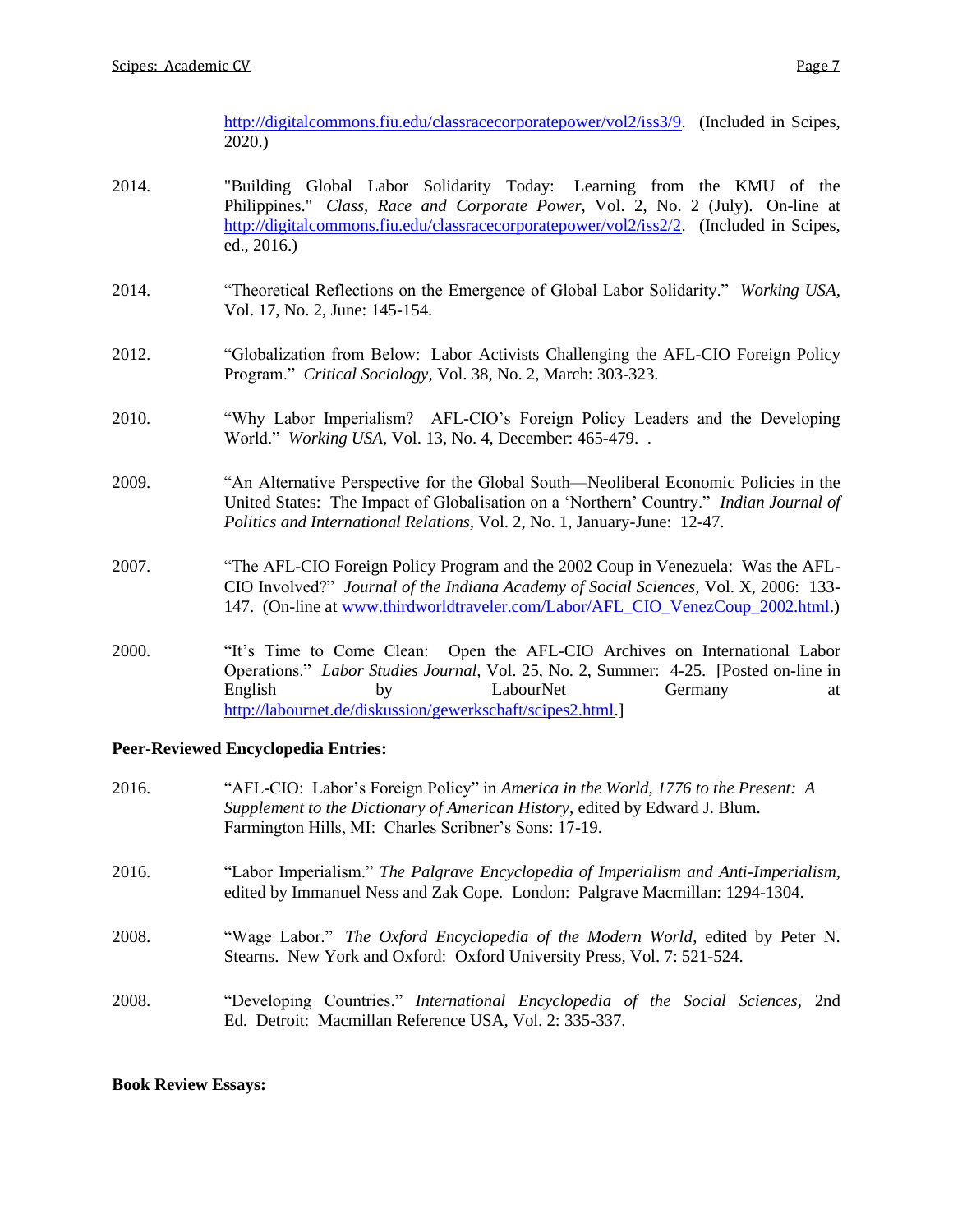| 2021. | "Dockworker Power: Race and Activism in Durban and the San Francisco Bay Area by<br>Peter Cole: A Review Essay." International Journal of Comparative Sociology, Vol. 62,<br>No. 2, April: 171-173. On-line at<br>https://www.researchgate.net/publication/354128323_Scipes-Cole_review_11-28-<br>$20$ .                                                                                                                                                                                                                                |  |  |
|-------|-----------------------------------------------------------------------------------------------------------------------------------------------------------------------------------------------------------------------------------------------------------------------------------------------------------------------------------------------------------------------------------------------------------------------------------------------------------------------------------------------------------------------------------------|--|--|
| 2020. | "Mass Strikes and Social Movements in Brazil and India: Popular Mobilization in the<br>Long Depression by Jörg Novak (Palgrave Macmillan, 2019): A Review Essay." Class,<br>Race and Corporate Power, Vol., 8, No. 1, Art. 2. On-line<br>at https://digitalcommons.fiu.edu/classracecorporatepower/vol8/iss1/2/.                                                                                                                                                                                                                        |  |  |
| 2020. | "More Reminisces and Reflections on the 1960s', a Review Essay of You Say You Want<br>a Revolution: SDS, PL and Adventures in Building a Worker-Student Alliance, edited by<br>John F. Levin and Earl Silbar." Critical Sociology, Vol. 46, No. 3: 463-468.                                                                                                                                                                                                                                                                             |  |  |
| 2019. | "Labour Internationalism in the Global South: The SIGTUR Initiative by Robert<br>O'Brien: A Review Essay" by Kim Scipes." Journal of Labor and Society, Vol. 22, No.<br>4: 920-925.                                                                                                                                                                                                                                                                                                                                                     |  |  |
| 2018. | "American Labour's Cold War Abroad: From Deep Freeze to Detente, 1945-1970 by<br>Anthony Carew: A Review Essay." Class, Race and Corporate Power, Vol. 6, No. 2,<br>Article 8. On-line at<br>https://digitalcommons.fiu.edu/classracecorporatepower/vol6/iss2/8/.                                                                                                                                                                                                                                                                       |  |  |
| 2018. | "Practical Utopia: Strategies for a Desirable Society by Michael Albert: A Review<br>Green<br>Social<br>Thought,<br>July<br>11.<br>On-line<br>Essay."<br>at<br>http://greensocialthought.org/content/practical-utopia-strategies-desirable-society-<br>michael-albert-review-essay.                                                                                                                                                                                                                                                     |  |  |
| 2018. | "Taking Power at the Municipal Level: A Review Essay, Reviewing Steve Early's<br>Refinery Town: Big Oil, Big Money, and the Remaking of an American City and Gayle<br>McLaughlin's Winning Richmond: How a Progressive Alliance Won City Hall." Z Net,<br>May 14. On-line at https://zcomm.org/znetarticle/taking-power-at-the-municipal-level/.                                                                                                                                                                                        |  |  |
| 2018. | "Jane F. McAlevey, No Shortcuts: Organizing for Power in the New Gilded Age: A<br>Social<br>Thought,<br>May<br>10.<br>Review<br>Green<br>Essay.<br>On-line<br>at<br>http://greensocialthought.org/content/jane-f-mcalevey-no-shortcuts-organizing-power-<br>new-gilded-age-review-essay.                                                                                                                                                                                                                                                |  |  |
| 2018. | "In the Shadows of the American Century: The Rise and Decline of US Global Power<br>(Chicago: Haymarket Books, 2017): A Review Essay." Class, Race and Corporate<br>Issue<br>Article<br>Power,<br>Vol.<br>On-line<br>6,<br>1,<br>7.<br>at<br>http://digitalcommons.fiu.edu/classracecorporatepower/vol6/iss1/7/.                                                                                                                                                                                                                        |  |  |
| 2017. | "Review: Black Subjugation in America: A Review of <i>The Invention of the White Race</i><br>by Theodore W. Allen; The Half That's Never Been Told: Slavery and the Making of<br>American Capitalism by Edward E. Baptist; and <i>Empire of Cotton: A Global History</i> by<br>Sven Beckert." Logos: A Journal of Modern Society and Culture, Vol. 16, Nos. 1 & 2<br>(Spring). On-line at http://logosjournal.com/2017/review-black-subjugation-in-america/.<br>Republished in Taking Down White Supremacy: A Reader on Multiracial and |  |  |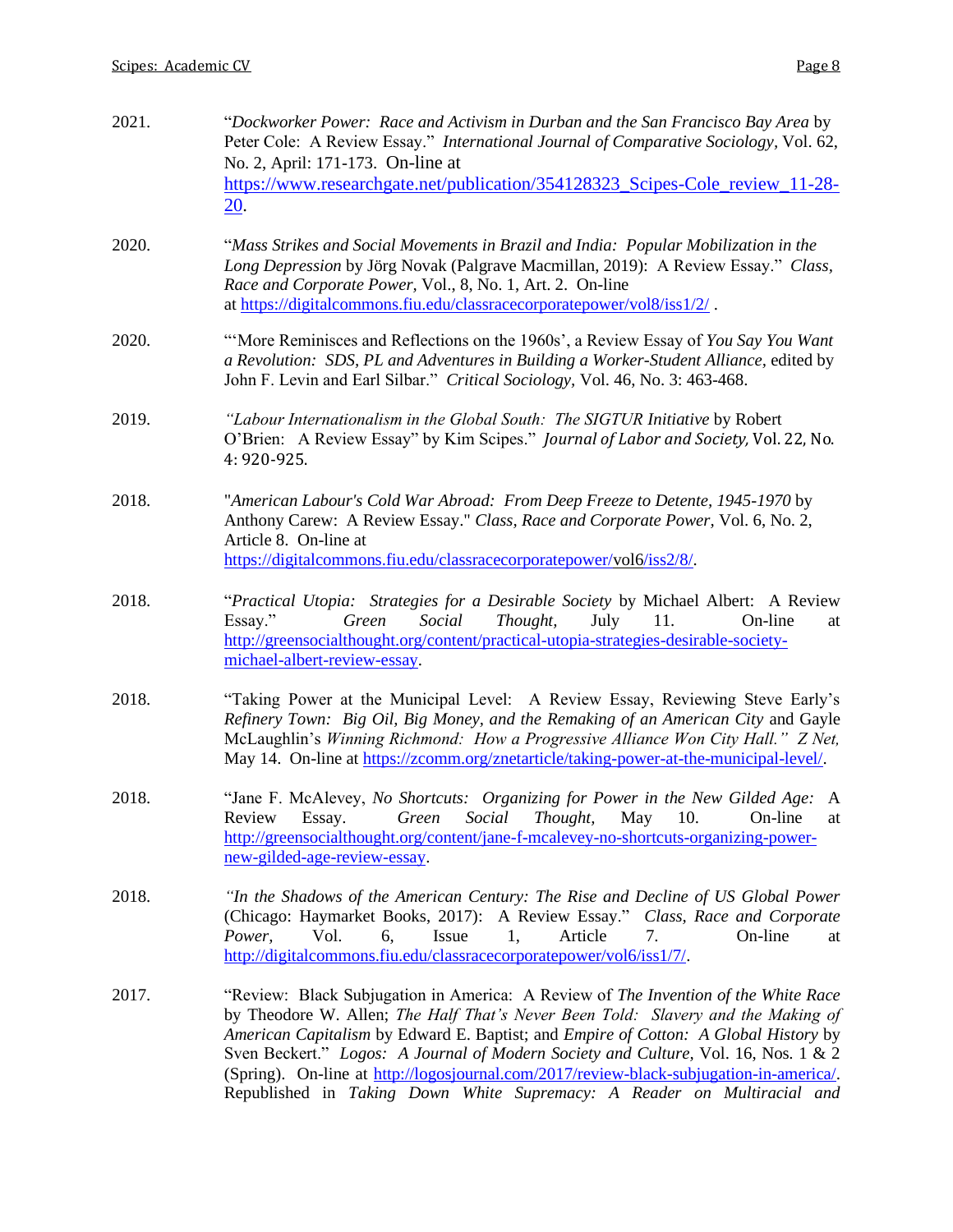*Multinational Unity.* Alleghany, PA: CCDS Socialist Education Project, 2018: 99-108.

- 2017. "Reflection on 'Salt of the Earth' and a 1999 book titled *Suppression of 'Salt of the Earth'*  by James J. Lorence. *Z Net Commentaries,* January 27. On-line at [https://zcomm.org/zcommentary/reflections-on-salt-of-the-earth-and-a-1999-book-titled](https://zcomm.org/zcommentary/reflections-on-salt-of-the-earth-and-a-1999-book-titled-the-suppression-of-salt-of-the-earth-by-james-j-lorence/)[the-suppression-of-salt-of-the-earth-by-james-j-lorence/.](https://zcomm.org/zcommentary/reflections-on-salt-of-the-earth-and-a-1999-book-titled-the-suppression-of-salt-of-the-earth-by-james-j-lorence/)
- 2016. "Review Essay: Steve Fraser, *The Age of Acquiescence: The Life and Death of American Resistance to Organized Wealth and Power.* New York: Little, Brown, 2015." *Logos: A Journal of Modern Society and Culture,* Vol. 15, No. 1, Winter. On-line at [http://logosjournal.com/2016/scipes/.](http://logosjournal.com/2016/scipes/)
- 2015. "Something's Happening in Latin America—A Review Essay of *Latin America's Radical Left: Challenges and Complexities of Political Power in the Twenty-first Century,* edited by Steve Ellner, and *We Created Chavez: A People's History of the Venezuelan Revolution* by George Ciccariello-Maher." *New Politics,* April 21. On-line at [http://newpol.org/content/somethings-happening-latin-america-review-essay.](http://newpol.org/content/somethings-happening-latin-america-review-essay)
- 2014. "Review: *Worldly Philosopher: The Odyssey of Albert O. Hirschman* by Jeremy Adelman." *Logos: A Journal of Modern Society and Culture,* Vol. 13, Nos. 1-2, Spring. On-line at *[http://logosjournal.com/2014/scipes-review/.](http://logosjournal.com/2014/scipes-review/)*
- 2014. "Review Essay: *American Labor's Global Ambassadors: The International History of the AFL-CIO during the Cold War,* edited by Robert Anthony Waters, Jr., and Geert van Goethem." *Working USA: The Journal of Labor and Society*, Vol. 17, No. 2, June: 283- 288.
- 2013. "Review: Stanley Aronowitz, *Taking It Big: C. Wright Mills and the Making of Political Intellectuals." Logos: A Journal of Modern Society and Culture,* Vol. 12, No. 3, Fall. Online at [http://logosjournal.com/2013/review\\_aronowitz\\_takingitbig/.](http://logosjournal.com/2013/review_aronowitz_takingitbig/)
- 2012. "A Look Back in the Mirror at the Wisconsin Uprising: A Review of *It Started in Wisconsin: Dispatches from the Front Lines of the New Labor Protest,* edited by Mari Jo Buhle and Paul Buhle; *Uprising: How Wisconsin Renewed the Politics of Protest, from Madison to Wall Street* by John Nichols; and *Wisconsin Uprising: Labor Fights Back,* ed. by Michael D. Yates." *Z Net,* July 18. (Republished February 16, 2017, and on-line at [www.substancenews.net/articles.php?page=6674&section=Article.\)](http://www.substancenews.net/articles.php?page=6674§ion=Article.))
- 2012. "Book Review: *Liberal Workers of the World Unite? The ICFTU and the Defense of Labour Liberalism in Europe and Latin America (1949-1969)* by Magaly Rodriquez Garcia." HistLit, 2012-3-195, H-Net, Clio on-line. On-line at [http://hsozkult.geschichte.hu-berlin.de/rezensionen/2012-3-195.pdf.](http://hsozkult.geschichte.hu-berlin.de/rezensionen/2012-3-195.pdf)
- 2003. "Book Review: *Big Steel: The First Century of the United States Steel Corporation, 1901- 2001* by Kenneth Warren." *Left History,* Vol. 8, No. 2, Spring: 163-167. On-line at [https://lh.journals.yorku.ca/index.php/lh/article/view/5519/4714.](https://lh.journals.yorku.ca/index.php/lh/article/view/5519/4714)
- 1991. "Labor-Community Coalitions Not All They're Cracked Up to Be" (a review of *Building Bridges: The Emerging Grassroots Coalition of Labor and Community* by Jeremy Brecher and Tim Costello). *Monthly Review,* Vol. 43, No. 7, December: 34-46.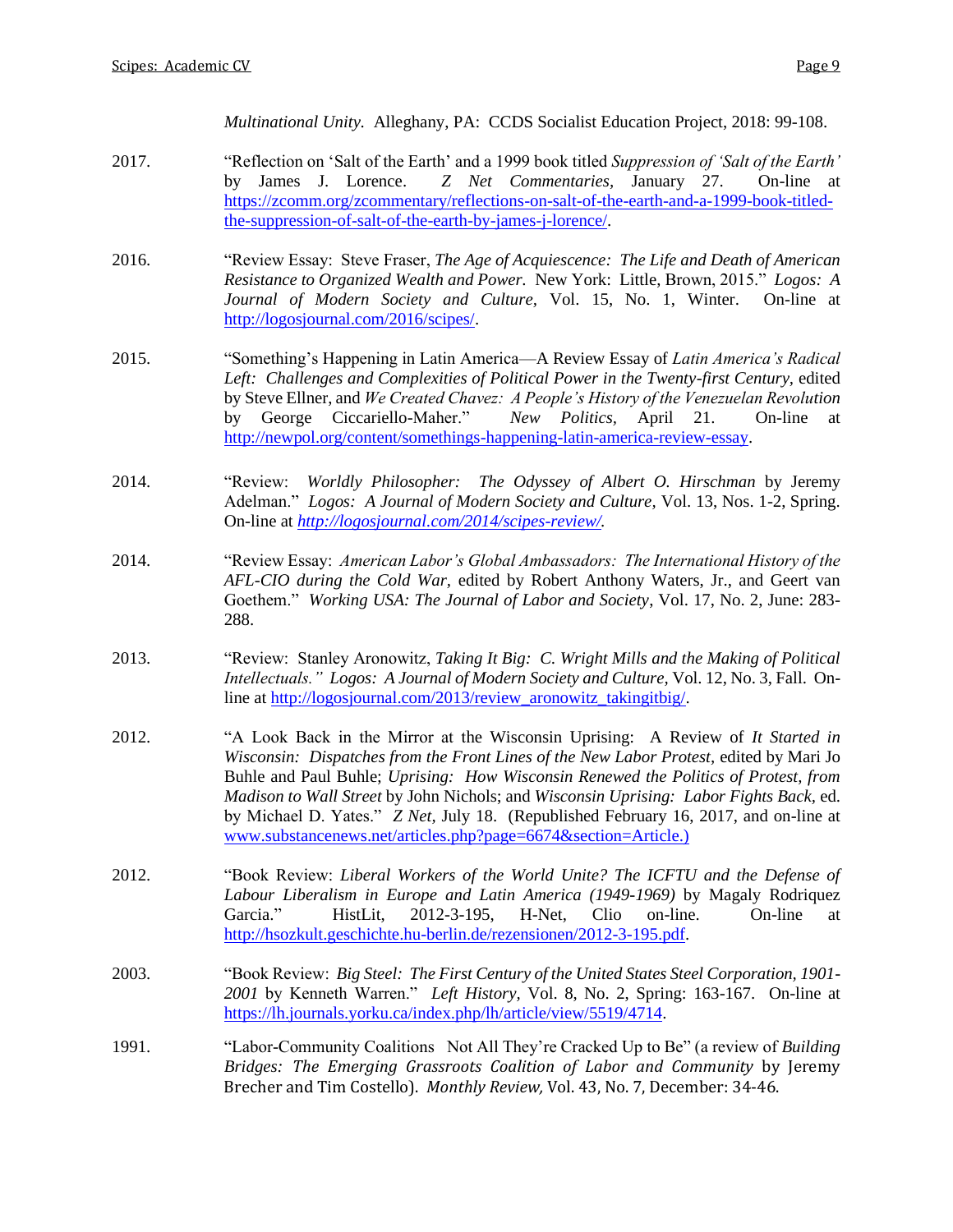### **Selected Articles (specialty journals) and Book Chapters, not peer-reviewed (by subject)**

### Labor in the United States and Around the World.

- 2021. "Looking for John Sweeney—A Correction." *Portside,* March 3. On-line at [https://portside.org/2021-03-05/looking-john-sweeney-correction.](https://portside.org/2021-03-05/looking-john-sweeney-correction)
- 2020. "Is It Time for a New Labor Center in the United States? New Thinking on the Crisis of Labor." *Z Net*, February 19. On-line at [https://zcomm.org/znetarticle/is-it-time-for-a](https://zcomm.org/znetarticle/is-it-time-for-a-new-labor-center-in-the-united-states/)[new-labor-center-in-the-united-states/.](https://zcomm.org/znetarticle/is-it-time-for-a-new-labor-center-in-the-united-states/)
- 2019. "Planetizing the Labor Movement," *Great Transition Initiative* (April). On-line at [https://www.greattransition.org/roundtable/workers-world-kim-scipes.](https://www.greattransition.org/roundtable/workers-world-kim-scipes)
- 2018. "I Read the New Today, Oh Boy! Observations from a Week in the Philippines." *Counterpunch,* August 6. On-line at [https://www.counterpunch.org/2018/08/06/i-read](https://www.counterpunch.org/2018/08/06/i-read-the-news-today)[the-news-today.](https://www.counterpunch.org/2018/08/06/i-read-the-news-today)
- 2016. "For Those Who Know Little or Nothing about the Labor Movement: Building Global Labor Solidarity Today." *Green Social Thought,* July 13. On-line at [http://greensocialthought.org/content/those-who-know-little-or-nothing-about-labor](http://greensocialthought.org/content/those-who-know-little-or-nothing-about-labor-building-global-labor-solidarity-today)[building-global-labor-solidarity-today.](http://greensocialthought.org/content/those-who-know-little-or-nothing-about-labor-building-global-labor-solidarity-today)
- 2016. "Social Justice Unionism vs. Contract Unionism—again." *Substancenews.net,* July 8. Online at [www.substancenews.net/articles.php?page=6460&section=Article.](http://www.substancenews.net/articles.php?page=6460§ion=Article)
- 2016. "Review of *Southern Insurgency: The Coming of the Global Working Class* by Immanuel Ness." *Global Labour Journal,* Vol. 7, No. 2, May: 214-216. On-line at [https://escarpmentpress.org/globallabour/issue/view/292.](https://escarpmentpress.org/globallabour/issue/view/292)
- 2016. "Introduction" to Kim Scipes, ed. *Building Global Labor Solidarity in a Time of Accelerating Globalization.* Chicago: Haymarket Books: 1-21. On-line at [https://www.academia.edu/25374866/INTRODUCTION\\_to\\_Scipes\\_ed\\_Building\\_Global](https://www.academia.edu/25374866/INTRODUCTION_to_Scipes_ed_Building_Global_Labor_Solidarity) Labor Solidarity.
- 2015. "Social Justice Unionism vs. Contract Unionism: A False Dichotomy." *Substancenews.net,* October 19. On-line at [www.substancenews.net/articles.php?page=5911&section=Article.](http://www.substancenews.net/articles.php?page=5911§ion=Article)
- 2015. "Review: A Practical Guide to Tackling Factory Hazards: *Workers' Guide to Health and Safety* by Todd Jailer, Miriam Lara-Meloy and Maggie Robbins." *Labor Notes,* July 9. On-line at [http://labornotes.org/blogs/2015/07/review-practical-guide-tackling](http://labornotes.org/blogs/2015/07/review-practical-guide-tackling-factory-hazards)[factory-hazards.](http://labornotes.org/blogs/2015/07/review-practical-guide-tackling-factory-hazards)
- 2015. "Review of *Strike Back: Using the Militant Tactics of Labor's Past to Reignite Public Sector Unionism Today* by Joe Burns." *Substancenews.net,* March 22. On-line at [www.substancenews.net/articles.php?page=5523&section=Article.](http://www.substancenews.net/articles.php?page=5523§ion=Article)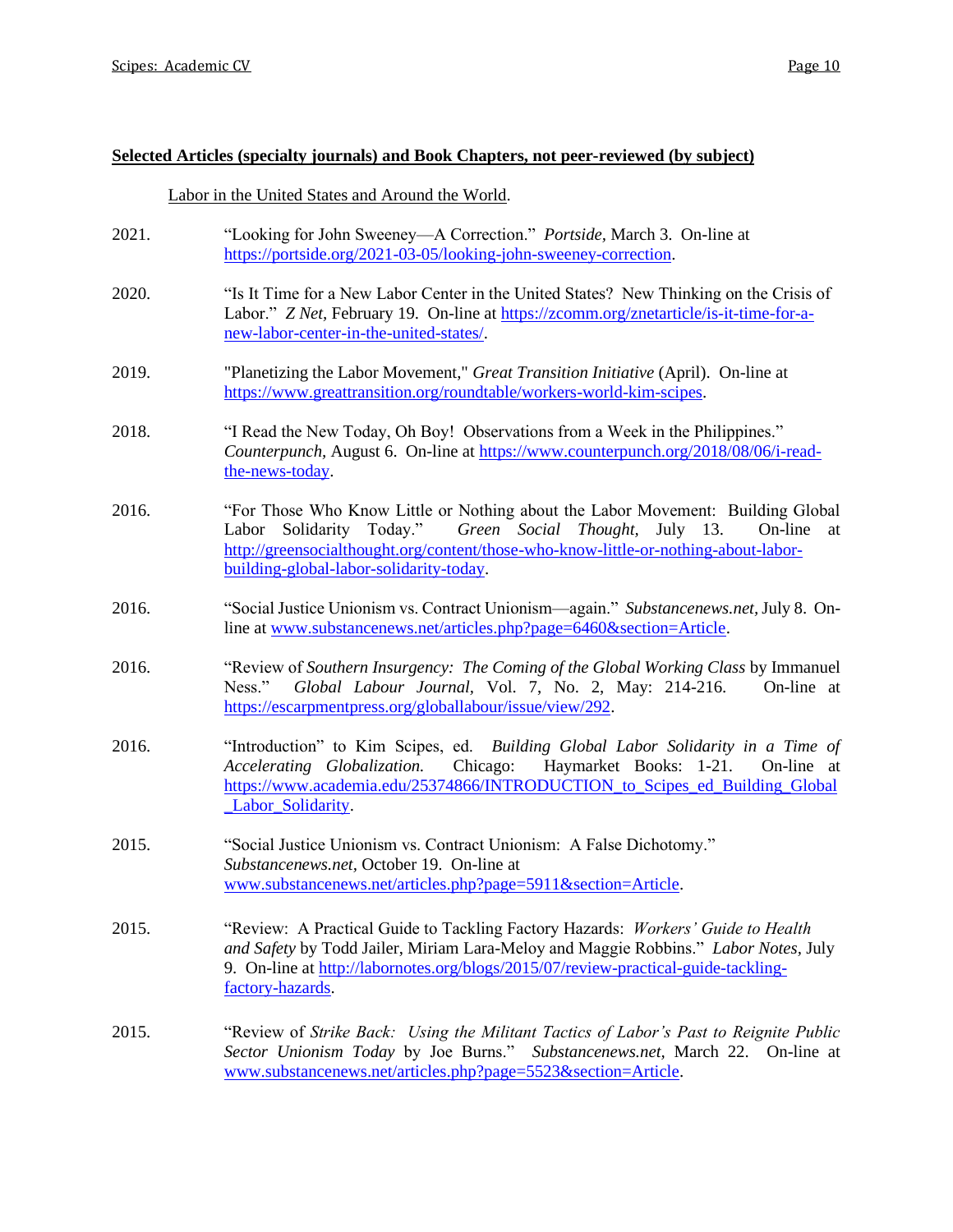| 2014. | "Block the Boat' Gets Support from ILWU Members at Port  Oakland Protests Stop<br>Ship over Gaza attacks by Israel."<br>Substancenews.net, August 22.<br>On-line at<br>http://www.substancenews.net/articles.php?page=5161&section=Article.                                                                                                                                                                                                                                                                          |  |
|-------|----------------------------------------------------------------------------------------------------------------------------------------------------------------------------------------------------------------------------------------------------------------------------------------------------------------------------------------------------------------------------------------------------------------------------------------------------------------------------------------------------------------------|--|
| 2013. | "Book Review: Rise and Decline of Brazil's New Unionism: The Politics of the Central<br>Única dos Trabalhadores by Jeffrey Sluyter-Beltrão." Working USA, Vol. 16, No. 3,<br>September: 442-444.                                                                                                                                                                                                                                                                                                                     |  |
| 2013. | "Book Review: Corporate Power and Globalization in US Foreign Policy, edited by<br>Ronald W. Cox." Working USA, Vol. 16, No. 1, March: 164-169.                                                                                                                                                                                                                                                                                                                                                                      |  |
| 2012. | "A Look Back in the Mirror at the Wisconsin Uprising: A Review of It Started in<br>Wisconsin: Dispatches from the Front Lines of the New Labor Protest, edited by Mari Jo<br>Buhle and Paul Buhle; Uprising: How Wisconsin Renewed the Politics of Protest, from<br>Madison to Wall Street by John Nichols; and Wisconsin Uprising: Labor Fights Back, ed.<br>by Michael D. Yates." Z Net, July 18. [Republished February 16, 2017, and on-line at<br>www.substancenews.net/articles.php?page=6674&section=Article.] |  |
| 2011. | "Book Review: 'In the Interest of Democracy': The Rise and Fall of the Early Cold War<br>Alliance Between the American Federation of Labor and the Central Intelligence Agency<br>by Quenby Olmsted Hughes." Working USA, Vol. 14, No. 4, December: 634-638.                                                                                                                                                                                                                                                         |  |
| 2011. | "Wisconsin and US Labor" in Mari Jo Buhle and Paul Buhle, eds. It Started in Wisconsin:<br>Dispatches from the Front Lines of the New Labor Protest. London and New York: Verso:<br>149-158.                                                                                                                                                                                                                                                                                                                         |  |
| 2011. | "Open Letter to the Occupy Wall Street Movement: Beware of Labor Leaders Bearing<br>Gifts." Z Net, October 12. On-line at https://zcomm.org/znetarticle/beware-of-labor-<br>leaders-bearing-gifts-by-kim-scipes/.                                                                                                                                                                                                                                                                                                    |  |
| 2010. | "Book Review: Transition from Below: Forging Trade Unionism and Workplace Change<br>in South Africa by Karl von Holdt." In Critical Solidarity (newsletter of Labor and Labor<br>Movements Section of American Sociological Association), Vol. 10, No. 1: 7-9.                                                                                                                                                                                                                                                       |  |
| 2010. | Solicited "Book Review: Waves of Opposition: Labor and the Struggle for Democratic<br>Radio by Elizabeth Fones-Wolf and WCFL: Chicago's Voice of Labor, 1926-78 by Nathan<br>Godfried." Labor History, Vol. 51, No. 1: 153-155.                                                                                                                                                                                                                                                                                      |  |
| 2008. | Solicited "Book Review: Work and Society: Sociological Approaches, Themes and<br>Methods by Tim Strangelman and Tracey Warren." Working Class Notes: The Newsletter<br>of the Working-Class Studies Association, Vol. 3, Issue 1, Fall: 11.                                                                                                                                                                                                                                                                          |  |
| 2007. | "Is COSATU Playing with the Devil? Investigating the AFL-CIO and its Solidarity<br>South African Labour Bulletin, Vol. 30, No. 5: 15-18.<br>On-line at<br>Center."<br>https://zcomm.org/znetarticle/is-cosatu-playing-with-the-devil-by-kim-scipes/                                                                                                                                                                                                                                                                  |  |
| 2006. | Solicited article. "Venezuelan Labor—An Update." Labor and Working Class History<br>Association Newsletter, No. 5, December: 1, 4.                                                                                                                                                                                                                                                                                                                                                                                   |  |
| 2005. | "Labor Imperialism Redux? The AFL-CIO Foreign Policy Since 1955." Monthly Review,                                                                                                                                                                                                                                                                                                                                                                                                                                    |  |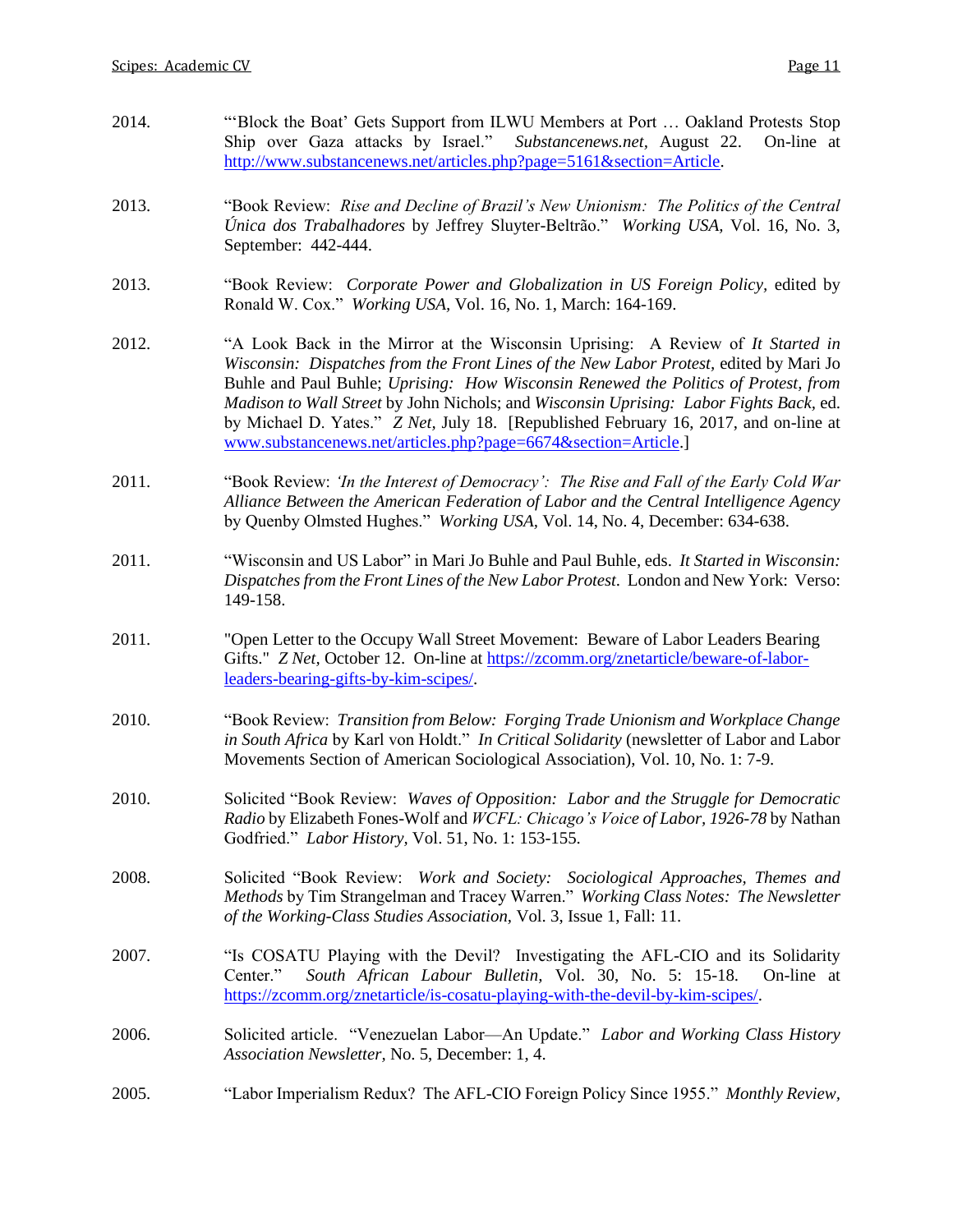|       | Vol. 57, No. 1, May: 23-36. On-line at http://monthlyreview.org/2005/05/01/labor-<br>imperialism-redux-the-afl-cios-foreign-policy-since-1995/                                                                                                                                                                                                                                 |  |  |
|-------|--------------------------------------------------------------------------------------------------------------------------------------------------------------------------------------------------------------------------------------------------------------------------------------------------------------------------------------------------------------------------------|--|--|
| 2004. | "Book Review: Hidden Knowledge: Organized Labor and the Information Age by D.W.<br>Livingstone and Peter H. Sawchuk" [Canadian workers]. Labor Studies Journal, Vol. 29,<br>No. 3, Fall: 119-120.                                                                                                                                                                              |  |  |
| 2003. | Solicited "Book Review: Made in Indonesia: Indonesian Workers Since Suharto by Dan<br>Relations Industrielles/Industrial Relations, Department des relations<br>La Botz.<br>industrielles, Universite Laval (Quebec), Vol. 58, No. 4, Fall: 722-724.                                                                                                                           |  |  |
| 2003. | "Introduction" (with Margaret Hallock) by Co-editors of "Generating Power for the Labor<br>Movement," Labor Studies Journal, Vol. 28, No. 1, Spring: i-iv.                                                                                                                                                                                                                     |  |  |
| 2001. | "Social Movement Unionism: Can We Apply the Theoretical Conceptualization to the<br>New Unions in South Africa-And Beyond?" On-line in English on LabourNet Germany,<br>26 <sup>th</sup><br>at http://labournet.de/diskussion/gewerkschaft/smuandsa.html,<br>March<br><b>Збрр.</b><br>[Incorrectly dated June 5, 2003.]. (Included in Scipes, 2020.)                           |  |  |
| 2000. | "Social Movement Unionism: A Call for Theoretical Clarification." Labour Movements<br>Research Committee (RC 44) Newsletter, International Sociological Association,<br>December: 6.                                                                                                                                                                                           |  |  |
| 2000. | "Book Review: Taking Care of Business: Samuel Gompers, George Meany, Lane<br>Kirkland, and the Tragedy of American Labor by Paul Buhle." American Journal of<br>Sociology, Vol. 105, No. 6, May: 1772-1774.                                                                                                                                                                    |  |  |
| 2000. | "Communicating Labor Internationalism: The KMU's 'International Solidarity Affair'."<br>January 3, 24pp. On-line at www.antenna.nl/~waterman/scipes.html. (Included in Scipes,<br>2020.                                                                                                                                                                                        |  |  |
| 1993. | "Book Review: Workers of the World Undermined: American Labor's Role in U.S.<br>Foreign Policy by Beth Sims." Z Magazine, November: 61-62.                                                                                                                                                                                                                                     |  |  |
| 1992. | "Understanding the New Labor Movements in the 'Third World': The Emergence of<br>Social Movement Unionism, A New Type of Trade Unionism." Critical Sociology, Vol.<br>19, No. 2: 81-101. On-line, in English, but with incorrect date [2003], at<br>http://labournet.de/diskussion/gewerkschaft/smu/The New Unions Crit Soc.htm.                                               |  |  |
| 1992. | "Social Movement Unionism and the Kilusang Mayo Uno." Kasarinlan [Third World<br>Studies Center, University of the Philippines], Vol. 7, Nos. 2-3 (4th Qtr. 1991-1st Qtr.<br>[Must be put in browser, loads<br>$121 - 162.$<br>slowly—on-line<br>$1992$ :<br>at<br>http://journals.upd.edu.ph/index.php/ kasarinlan/article/view/1393/pdf_38.]. (Included in<br>Scipes, 2020.) |  |  |
| 1990. | "Book Review: Cultures of Solidarity by Rick Fantasia." Z Magazine, April: 73-74.                                                                                                                                                                                                                                                                                              |  |  |
| 1989. | "Book Review: Eric Mann's Taking on General Motors: A Case Study of the UAW<br>Campaign to Keep GM Van Nuys Open." Workers' Democracy, No. 33, October,<br>November, December: 18-19.                                                                                                                                                                                          |  |  |
| 1989. | "Trade Union Imperialism in the U.S. Yesterday: Business Unionism, Samuel Gompers                                                                                                                                                                                                                                                                                              |  |  |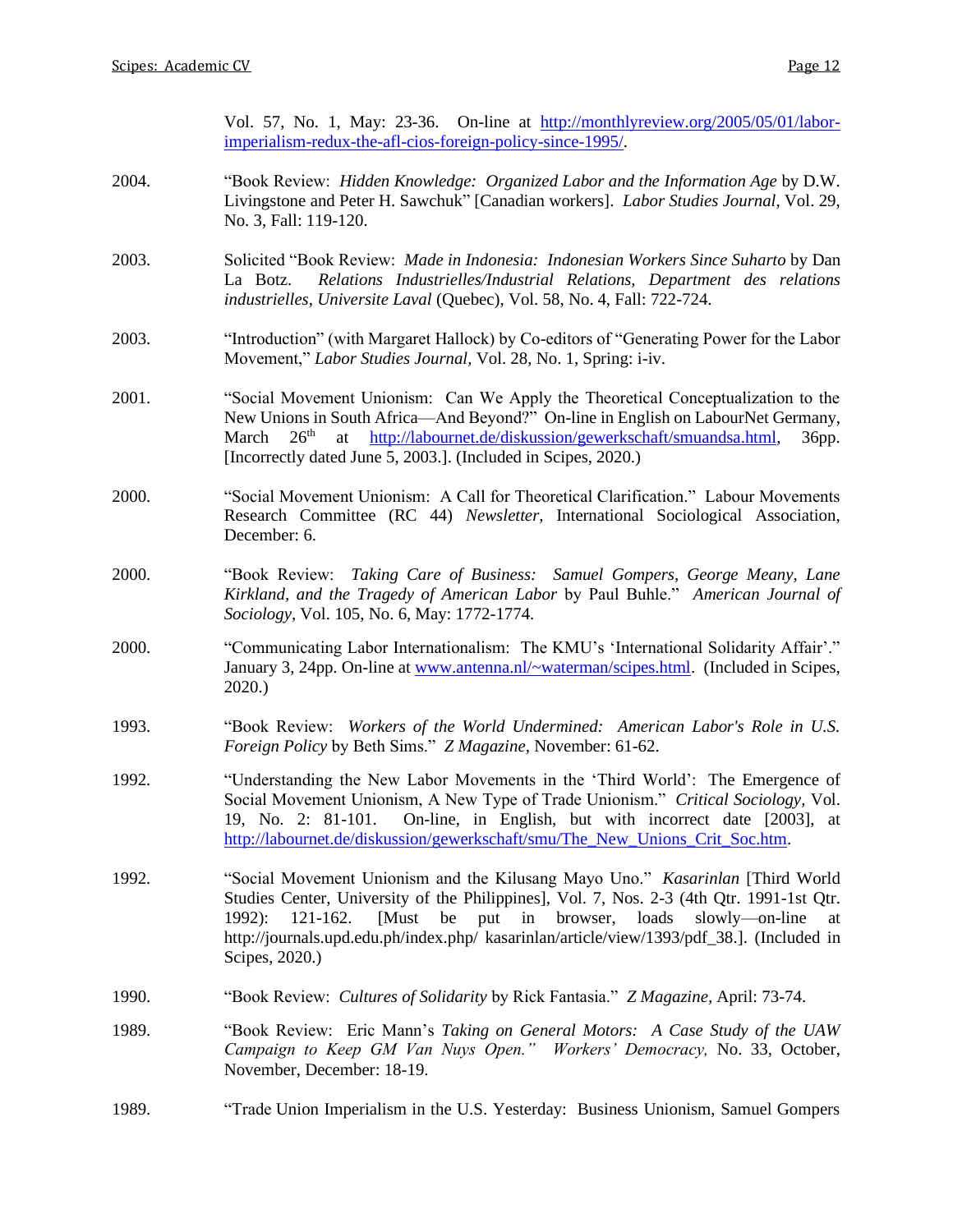and AFL Foreign Policy." *Newsletter of International Labour Studies* [Institute of Labor Education, Research and Information, The Hague, The Netherlands], Nos. 40-41, January-April: 4-20.

- 1988. "Building the New Shop Floor Internationalism." *Workers' Democracy,* No. 26: 8-15. (Included in Scipes, 2020.)
- 1987. "Putting Movement Back in the Labor Movement." *International Labour Reports,* No. 20, March-April: 5.
- 1985. "San Francisco Longshoremen: 'When that Ship Came in, We Were Ready'." *International Labour Reports,* No. 9, May-June: 12-13. (Included in Scipes, 2020.)
- 1984. "The Reagan Toll." *International Labour Reports,* No. 6, November-December: 9-10.

### Environment, Climate Change and Ecological Devastation

- 2016. "'Houston, we've had a problem here': A Bold, 'Outside the Box' Suggestion for Addressing Climate Change and Other Forms of Environmental Destruction." *Green Social Thought,* December 11. On-line at [http://greensocialthought.org/content/houston](http://greensocialthought.org/content/houston-weve-had-problem-here-bold-outside-box-suggestion-addressing-climate-change-and)[weve-had-problem-here-bold-outside-box-suggestion-addressing-climate-change-and.](http://greensocialthought.org/content/houston-weve-had-problem-here-bold-outside-box-suggestion-addressing-climate-change-and)
- 2016. "Review of *Facing the Anthropocene: Fossil Capitalism and the Crisis of the Earth System* by Ian Angus." *Green Social Thought.org,* November 13. On-line at [http://greensocialthought.org/content/review-facing-anthropocene-fossil-capitalism-and](http://greensocialthought.org/content/review-facing-anthropocene-fossil-capitalism-and-crisis-earth-system-ian-angus)[crisis-earth-system-ian-angus.](http://greensocialthought.org/content/review-facing-anthropocene-fossil-capitalism-and-crisis-earth-system-ian-angus)
- 2014. "'You Know Your Government Has Failed when Your Grandma Starts to Riot": A Review of Naomi Klein's *This Changes Everything: Capitalism vs. The Climate* by Kim Scipes." *Substancenews.net,* September 29. On-line at [www.substancenews.net/articles.php?page=5237&section=Article.](http://www.substancenews.net/articles.php?page=5237§ion=Article)
- 2010. "It's Not Good for the Environment, Either: A Book Review of *The Green Zone: The Environmental Costs of the Military* by Barry Sanders." *Synthesis/ Regeneration,* No. 52, Spring: 16-17. On-line at [www.greens.org/s-r/52/52-07.html.](http://www.greens.org/s-r/52/52-07.html)

### Social Movements, Organizations and General Resistance.

- 2018. "Students to IDEM (Indiana Department of Environmental Management): Gary is Not a Dump, Our Education is More Important than a Dump!" *Substance,* May 10. On-line at [http://www.substancenews.net/articles.php?page=6927&section=Article.](http://www.substancenews.net/articles.php?page=6927§ion=Article)
- 2017. "Strategic Thinking and Organizing Resistance." *Green Social Thought,* February 2. Online at [http://greensocialthought.org/content/strategic-thinking-and-organizing-resistance.](http://greensocialthought.org/content/strategic-thinking-and-organizing-resistance)
- 2016. "Movie Review: Michael Moore's 'Where to Invade Next'." *Substancenews.net,* February 15. On-line at www.*[substancenews.net/articles.php?page=6126&section&Article](http://www.substancenews.net/articles.php?page=6126§ion&Article)*.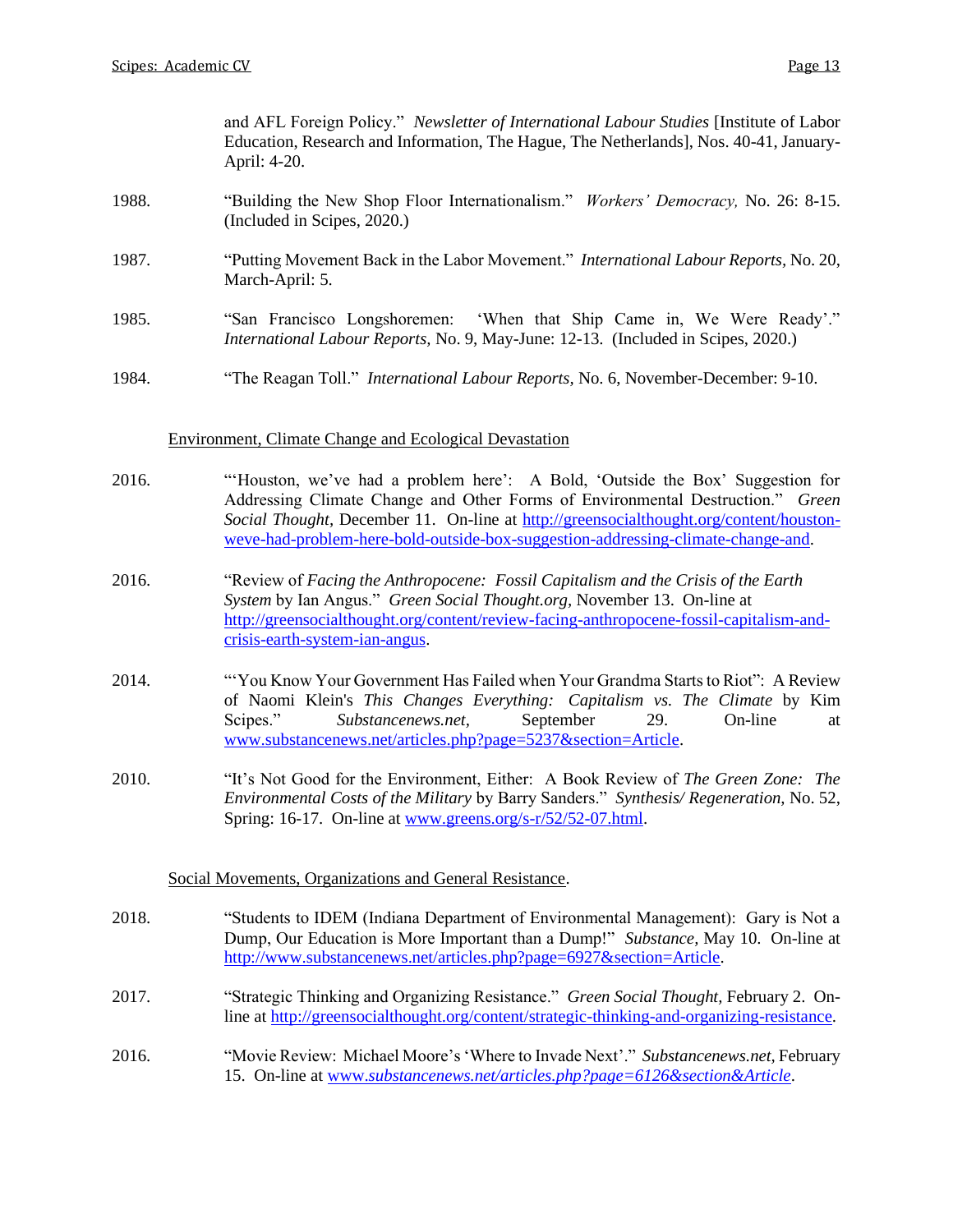| 2015. | "Book Review: The Activist's Handbook: Winning Social Change in the 21st Century.,<br>2nd Ed., by Randy Shaw." Substancenews.net, November 12. On-line at<br>http://www.substancenews.net/articles.php?page=5965&section=Article.                  |
|-------|----------------------------------------------------------------------------------------------------------------------------------------------------------------------------------------------------------------------------------------------------|
| 2015. | "Review of Corrupt Illinois: Patronage, Cronyism, and Criminality by Thomas J. Gradel<br>Simpson." Substancenews.net, February 14.<br>Dick<br>On-line<br>and<br>at<br>www.substancenews.net/articles.php?page=5442&section=Article.                |
| 2015. | "Review: They Rule: The 1% vs. Democracy by Paul Street." Z Net, January 7. On-line<br>at https://zcomm.org/znetarticle/they-rule-the-1-vs-democracy/.                                                                                             |
| 2012. | "Truth and Revolution: A History of the Sojourner Truth Organization by Michael<br>Staudenmaier." Z Net, August 6. On-line at https://zcomm.org/znetarticle/truth-and-<br>revolution-a-history-of-the-sojourner-truth-organization-by-kim-scipes/. |
| 2008. | Solicited "Review of <i>Electoral Politics is Not Enough: Racial and Ethnic Minorities and</i><br>Urban Politics by Peter F. Burns." Journal of Urban Affairs, Vol. 30, No. 3: 353-354.                                                            |
| 1999. | "Book Review: Globalization, Social Movements and the New Internationalisms by Peter<br>Waterman." SSSP Newsletter [Society for the Study of Social Problems], Vol. 30, No. 1,                                                                     |

Philippines: Economy and Labor.

Winter: 37-38. No longer available on line.

- 2018. "I Read the News Today, Oh Boy! Observations from a Week in the Philippines, July 21- 27, 2018, and Possible Ramifications." *Z Net,* August 4. On-line at [https://zcomm.org/znetarticle/i-read-the-news-today-oh-boy/.](https://zcomm.org/znetarticle/i-read-the-news-today-oh-boy/)
- 2015. "Celebrating May Day—KMU Style." *Countercurrents.org,* October 8. On-line at [www.countercurrents.org/scipes081015.htm.](http://www.countercurrents.org/scipes081015.htm)
- 2000. "Communicating Labor Internationalism: The KMU's 'International Solidarity Affair'." January 3. On-line a[t http://globalsolidarity.antenna.nl/scipes.html.](http://globalsolidarity.antenna.nl/scipes.html) (Included in Scipes, 2020.)
- 1999/2000. "Review of the Month: Global Economic Crisis, Neoliberal Solutions, and the Philippines." *Monthly Review,* Vol. 51, No. 7, December 1999: 1-14. On-line at [http://monthlyreview.org/1999/12/01/global-economic-crisis-neoliberal-solutions-and](http://monthlyreview.org/1999/12/01/global-economic-crisis-neoliberal-solutions-and-the-philippines/)[the-philippines/.](http://monthlyreview.org/1999/12/01/global-economic-crisis-neoliberal-solutions-and-the-philippines/) [This article, with minimal editing, was republished as "Detrimental Development: The Global Economic Crisis and the Philippines." *Indicator South Africa: The Barometer of Social Trends*[University of Natal, Durban], Vol. 17, No. 1, March 2000: 87-90.]. (Included in Scipes, 2020.)
- 1993. "Radical Labor in the Time of Marcos and Aquino: The Development of the Kilusang Mayo Uno." *Solidarity* [Solidaridad Publications, Manila], No. 139-140, July-December: 35-68.
- 1990. "Learning from the KMU: Alliance Building" in Don Fitz and David Roediger, editors, *Within the Shell of the Old: Essays on Workers' Self Organization.* Chicago: Charles H.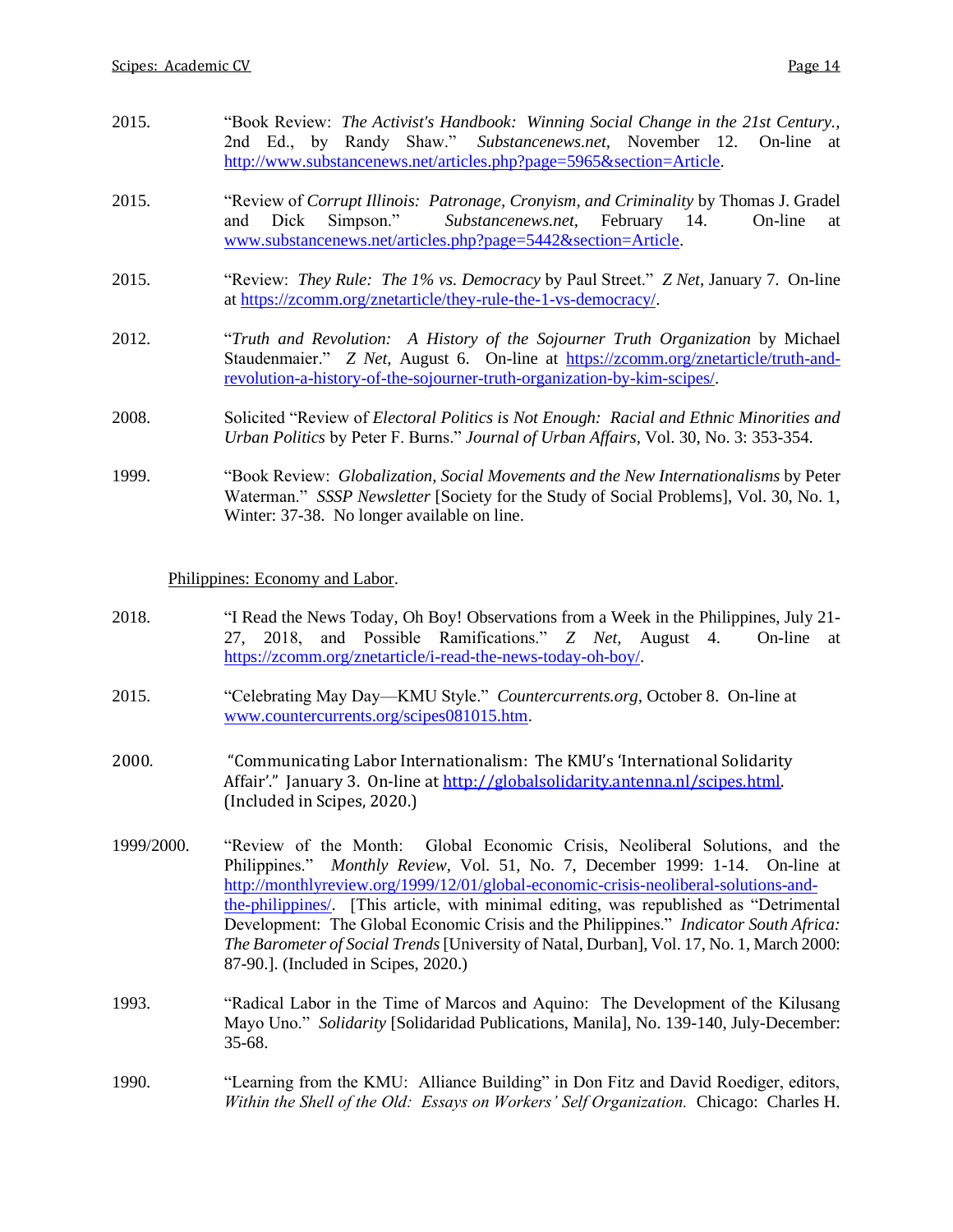Kerr Publishing Company: 81-88. (Included in Scipes, 2020.)

- 1990. "The Philippines: Aquino's Total War and the KMU." *Z Magazine,* January: 116-121.
- 1990. "Three Weeks with the KMU in the Philippines." *Workers' Democracy,* No. 36, September-October: 1-7.
- 1990. "Interview with Cleofe Zapanta, Secretary General of the KMK [women workers organization] of the Philippines." *Z Magazine,* May: 105-107.
- 1987. "KMU: Building Rank and File Unionism in the Philippines." *ideas and action* [San Francisco], No. 8, Spring: 12-15. (Included in Scipes, 2020.)
- 1986. "Trade Union Education in the Philippines: Its Role in the National Liberation Struggle." *Trade Union Studies Journal* [London, England], No. 13, Summer: 18-19.

#### Venezuela.

- 2014. "National Endowment for Democracy: A Tool of US Empire in Venezuela." *CommonDreams.org,* February 26. On-line at [https://www.commondreams.org/views/2014/02/26/national-endowment-democracy](https://www.commondreams.org/views/2014/02/26/national-endowment-democracy-tool-us-empire-venezuela)[tool-us-empire-venezuela.](https://www.commondreams.org/views/2014/02/26/national-endowment-democracy-tool-us-empire-venezuela)
- 2009. "Book Review: *Changing Venezuela by Taking Power: The History and Politics of the Chavez Government by Gregory Wilpert and Rethinking Venezuelan Politics: Class, Conflict, and the Chavez Phenomenon* by Steve Ellner." *South African Labour Bulletin,* Vol. 33, No. 4: 58.
- 2009. "Reviewing Wilpert: An Extended Review of *Changing Venezuela by Taking Power: The Policies of the Chavez Government* by Gregory Wilpert." *Z Net,* June 26. No longer available.
- 2008. "Book Review: *Rethinking Venezuelan Politics: Class, Conflict, and the Chavez Phenomenon* by Steve Ellner*.*" *MR on Line,* July 17, 4pp. On-line at [http://mrzine.monthlyreview.org/2008/scipes170708.html.](http://mrzine.monthlyreview.org/2008/scipes170708.html)
- 2006. "Venezuelan Labor—An Update." *Labor and Working Class History Association Newsletter,* No. 5, December: 1, 4.
- 2006. "The AFL-CIO Foreign Policy Program and the 2002 Coup in Venezuela: Was the AFL-CIO Involved?" September 25. On-line at [https://zcomm.org/znetarticle/the-afl-cio](https://zcomm.org/znetarticle/the-afl-cio-foreign-policy-program-and-the-2002-coup-in-venezuela-by-kim-scipes/)[foreign-policy-program-and-the-2002-coup-in-venezuela-by-kim-scipes/.](https://zcomm.org/znetarticle/the-afl-cio-foreign-policy-program-and-the-2002-coup-in-venezuela-by-kim-scipes/)
- 2006. "Venezuela and South Africa: Redistributive Policies vs. Neo-liberal Policies." *MR on Line*, September 25, 7pp. On-line at [http://mrzine.monthlyreview.org/2006/scipes250906.html.](http://mrzine.monthlyreview.org/2006/scipes250906.html)
- 2006. "Ten Days in Venezuela: A Visit to the Land of Hope." *Venezuela Analysis,* July 7,

<sup>1986.</sup> "The Labor Movement in the Philippines." *Labor Notes,* April: 8-9, 13.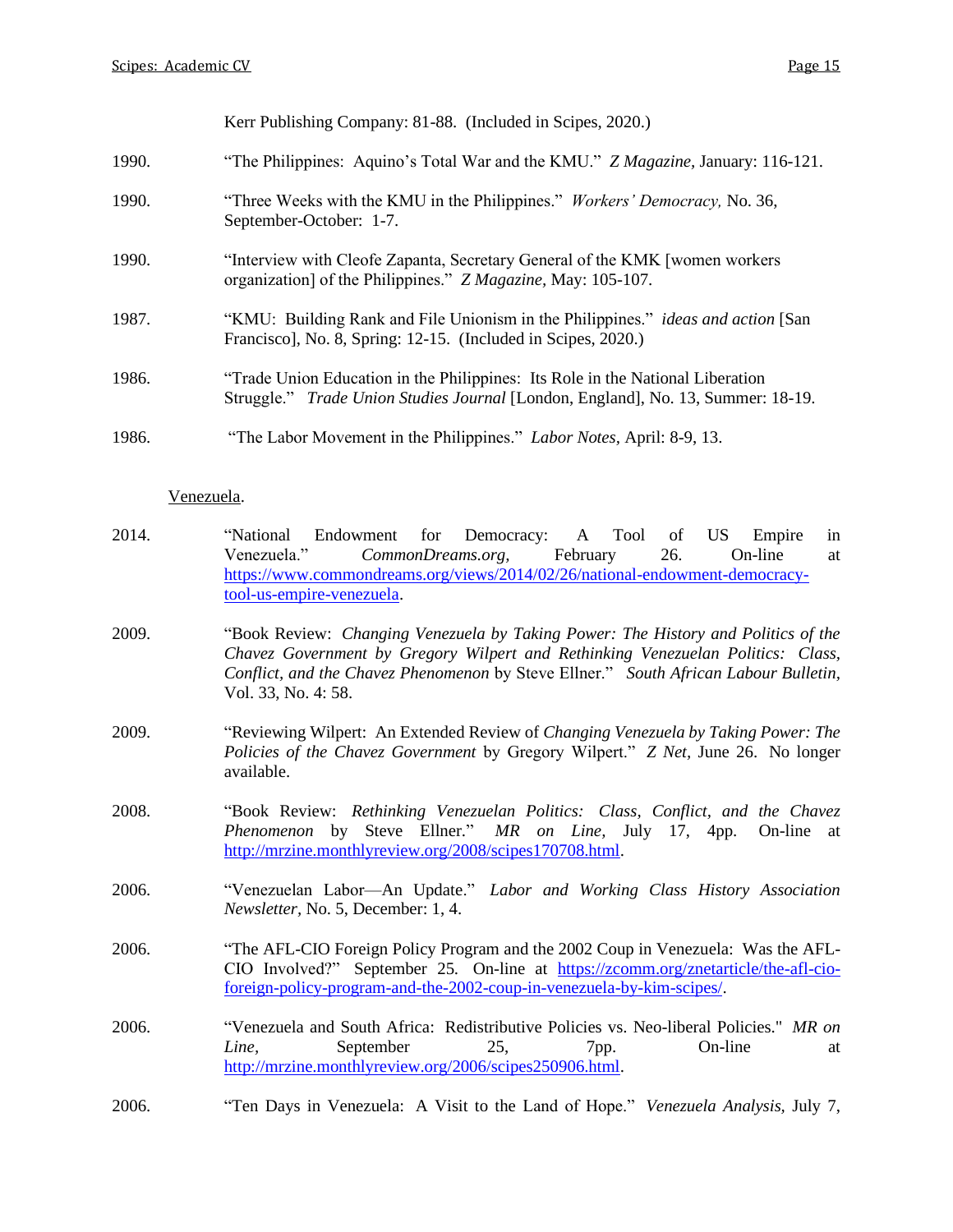7pp. On-line at [www.venezuelanalysis.com/articles.php?artno=1771.](http://www.venezuelanalysis.com/articles.php?artno=1771)

- 2006. "Reverse Solidarity: The Reactionary Role of US Labor in Haiti and Venezuela." June 19. On-line transcript of a radio interview with Kim Scipes and Jeb Sprague by Dennis Bernstein of Flashpoints Radio, 4pp. Carried nationally on the Pacifica Network. Transcript published by Upside Down World at [www.upsidedownworld.org/main/content/view/327/1/.](http://www.upsidedownworld.org/main/content/view/327/1/)
- 2005. "An Unholy Alliance: The AFL-CIO and the National Endowment for Democracy (NED) in Venezuela." *ZNet,* July 10, 7pp. Posted on-line at [https://zcomm.org/znetarticle/an](https://zcomm.org/znetarticle/an-unholy-alliance-by-kim-scipes/)[unholy-alliance-by-kim-scipes/.](https://zcomm.org/znetarticle/an-unholy-alliance-by-kim-scipes/)
- 2004. "AFL-CIO in Venezuela: Déjà vu All Over Again." *Labor Notes,* April: 5, 7pp. On-line at h[thttp://labornotes.org/2004/04/afl-cio-venezuela-d%C3%A9j%C3%A0-vu-all-over](http://labornotes.org/2004/04/afl-cio-venezuela-d%C3%A9j%C3%A0-vu-all-over-again)[again.](http://labornotes.org/2004/04/afl-cio-venezuela-d%C3%A9j%C3%A0-vu-all-over-again)
- 2002. "AFL-CIO and Venezuela: Return of Labor Imperialism, or a Mistaken Reaction?" *ZNet,*  May 2. On-line at [https://zcomm.org/znetarticle/afl-cio-and-venezuela-return-of-labor](https://zcomm.org/znetarticle/afl-cio-and-venezuela-return-of-labor-imperialism-or-a-mistaken-reaction-by-kim-scipes/)[imperialism-or-a-mistaken-reaction-by-kim-scipes/.](https://zcomm.org/znetarticle/afl-cio-and-venezuela-return-of-labor-imperialism-or-a-mistaken-reaction-by-kim-scipes/)

Veterans, War and Empire.

- 2020. "Honor the Warrior, Not the War." *The Veteran* (newspaper of Vietnam Veterans Against the War), Fall. On-line a[t www.vvaw.org/veteran/article/?id=3871.](http://www.vvaw.org/veteran/article/?id=3871)
- 2020. "Fighting Racism in the USMC." *The Veteran*, Fall. On-line at [www.vvaw.org/veteran/article/?id=3895.](http://www.vvaw.org/veteran/article/?id=3895)
- 2016. "A Review of *The American War in Vietnam: Crime or* Commemoration by John Marciano." *Z Net,* September 23. On-line at [https://zcomm.org/znetarticle/the-american](https://zcomm.org/znetarticle/the-american-war-in-vietnam-crime-or-commemoration/)[war-in-vietnam-crime-or-commemoration/.](https://zcomm.org/znetarticle/the-american-war-in-vietnam-crime-or-commemoration/)
- 2013. "History Needed to Understand Current Events: a Review of *Kill Anything That Moves: The Real American War in Vietnam* by Nick Turse.*" Substance.* Published July 28. Online at [www.substancenews.net/articles.php?page=4416&section=Article.](http://www.substancenews.net/articles.php?page=4416§ion=Article)
- 2012. "Vets Radio Show—And Organizing in Northwest Indiana." *The Veteran* [publication of Vietnam Veterans Against the War], Vol. 42, No. 1, Spring: 11. On-line at [www.vvaw.org/veteran/article/?id=2000.](http://www.vvaw.org/veteran/article/?id=2000)
- 2011. "10,000 Join Iraq War Vets in Madison March and Rally." *The Veteran,* Vol. 41, No. 1, Spring: 15. On-line at [www.vvaw.org/veteran/article/?id=1806.](http://www.vvaw.org/veteran/article/?id=1806)
- 2008. "Getting on the Bus for Justice: Veterans from Chicago and Northwest Indiana Participate in 'Winter Soldier' Hearings in Washington, DC Area." *Substance*, Vol. 33, No. 8, April: 24, 20. On-line at [www.vvaw.org/veteran/article?id=963.](http://www.vvaw.org/veteran/article?id=963)
- 2007. "How the 'GI Movement' Ended the Vietnam War (and was erased from history): A review of the movie *'Sir, No Sir!'* by David Zeiger." *Substance,* March: 5.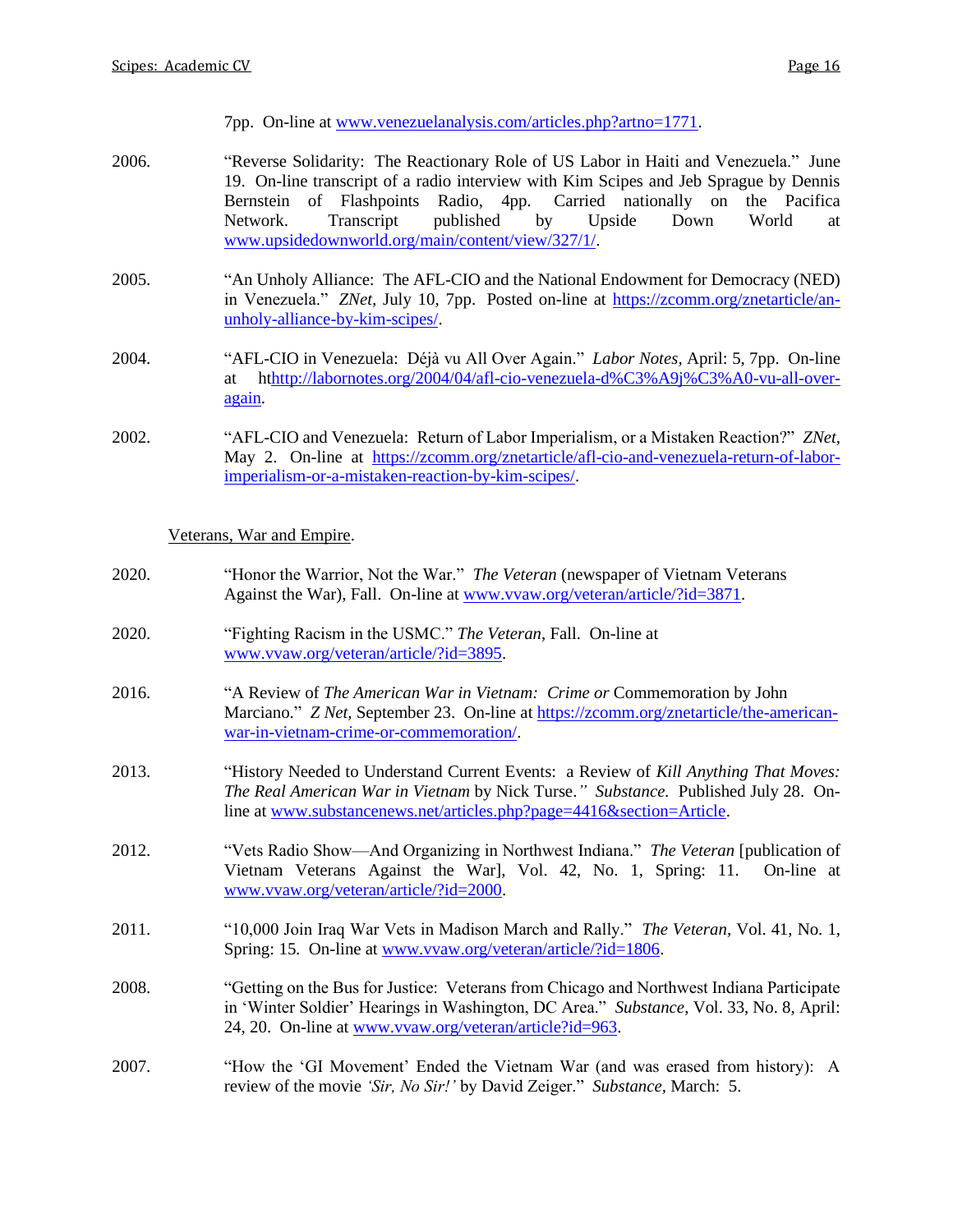| 2002. | "9/11/01: Ramifications on the US Social Order—An Early Impression." Alternatives:                                                                                                                                                                                                                            |  |  |
|-------|---------------------------------------------------------------------------------------------------------------------------------------------------------------------------------------------------------------------------------------------------------------------------------------------------------------|--|--|
|       | Turkish Journal of International Relations [Department of International Relations at Fatih                                                                                                                                                                                                                    |  |  |
|       | University, Istanbul, Turkey], Vol. 1, No. 2, Summer: 157-177.<br>On-line at<br>http://alternatives.yalova.edu.tr/article/view/5000159411/0.                                                                                                                                                                  |  |  |
| 2000. | "Book Review: <i>Promoting Polyarchy: Globalization, US Intervention and Hegemony</i> by<br>William I. Robinson." Z Magazine [Boston], February: 60-61.                                                                                                                                                       |  |  |
| 1997. | "Book Review: <i>Revolution, Socialism and Nationalism in Viet Nam</i> by Ken Post" [Five<br>volumes]. Crossroads: An Interdisciplinary Journal of Southeast Asian Studies. [Center<br>for Southeast Asian Studies, Northern Illinois University], Vol. 10, No. 2, Fall: 194-196.                             |  |  |
| 1996. | "Book Review: The New Winter Soldiers: GI and Veteran Dissent During the Vietnam<br><i>War</i> by Richard Moser." <i>Z Magazine</i> , July/August: 77-78; and <i>The Veteran</i> [Chicago:<br>Vietnam Veterans Against the War], Vol. 26, Fall: 4, 17.<br>On-line at<br>www.vvaw.org/veteran/article/?id=298. |  |  |

1993. "Book Review: *Empire and Emancipation: Power and Liberation on a Global Scale* by Jan Nederveen Pieterse." *Z Magazine*, March: 69-70.

## US Economy.

- 2016. "Reflections on the 'Apocalypse'." *Countercurrents.org,* November 11. On-line at [www.countercurrents.org/2016/11/11/reflections-on-the-apocalypse/.](http://www.countercurrents.org/2016/11/11/reflections-on-the-apocalypse/)
- 2012. "Looking to the Future: Progressive Failure in Debt 'Crisis' Debacle." *Synthesis/Regeneration,* No. 57, Winter: 18-20. On-line at [http://greens.org/s-r/57/57-](http://greens.org/s-r/57/57-17.html) [17.html.](http://greens.org/s-r/57/57-17.html)
- 2011. "Movie Review: "*The Flaw: Markets, Money, Mortgages and the Great American Meltdown'* by David Sington." *Z Net,* May 25. On-line at [https://zcomm.org/znetarticle/the-flaw-markets-money-mortgages-and-the-great](https://zcomm.org/znetarticle/the-flaw-markets-money-mortgages-and-the-great-american-meltdown-by-kim-scipes)[american-meltdown-by-kim-scipes.](https://zcomm.org/znetarticle/the-flaw-markets-money-mortgages-and-the-great-american-meltdown-by-kim-scipes)
- 2010. "Movie Review: *Let's Make Money,* a film by Erwin Wagenhofer." Z Net, February 21. On-line at [https://zcomm.org/zcommentary/lets-make-money-by-kim-scipes/.](https://zcomm.org/zcommentary/lets-make-money-by-kim-scipes/)
- 2009. "A Sociologist Critically Examines Paul Krugman's Economics: A Review of *The Return of Depression Economics and the Crisis of 2008* by Paul Krugman." *Indian Journal of Politics and International Relations,* Vol. 2, No. 1, January-June: 217-223. On-line at [www.countercurrents.org/scipes120609.htm.](http://www.countercurrents.org/scipes120609.htm)
- 2007. "Neo-Liberal Economic Policies in the United States: The Impact on American Workers." *Z Net,* February 2. On-line at [http://zcomm.org/znetarticle/neo-liberal](http://zcomm.org/znetarticle/neo-liberal-economic-policies-in-the-united-states-by-kim-scipes/)[economic-policies-in-the-united-states-by-kim-scipes/.](http://zcomm.org/znetarticle/neo-liberal-economic-policies-in-the-united-states-by-kim-scipes/)
- 2006. Solicited "Book Review: *The Cost of Being Poor: A Comparative Study of Life in Poor Urban Neighborhoods in Gary, Indiana* by Sandra L. Barnes." *Journal of Urban Affairs,* Vol. 28, No. 2: 197-199.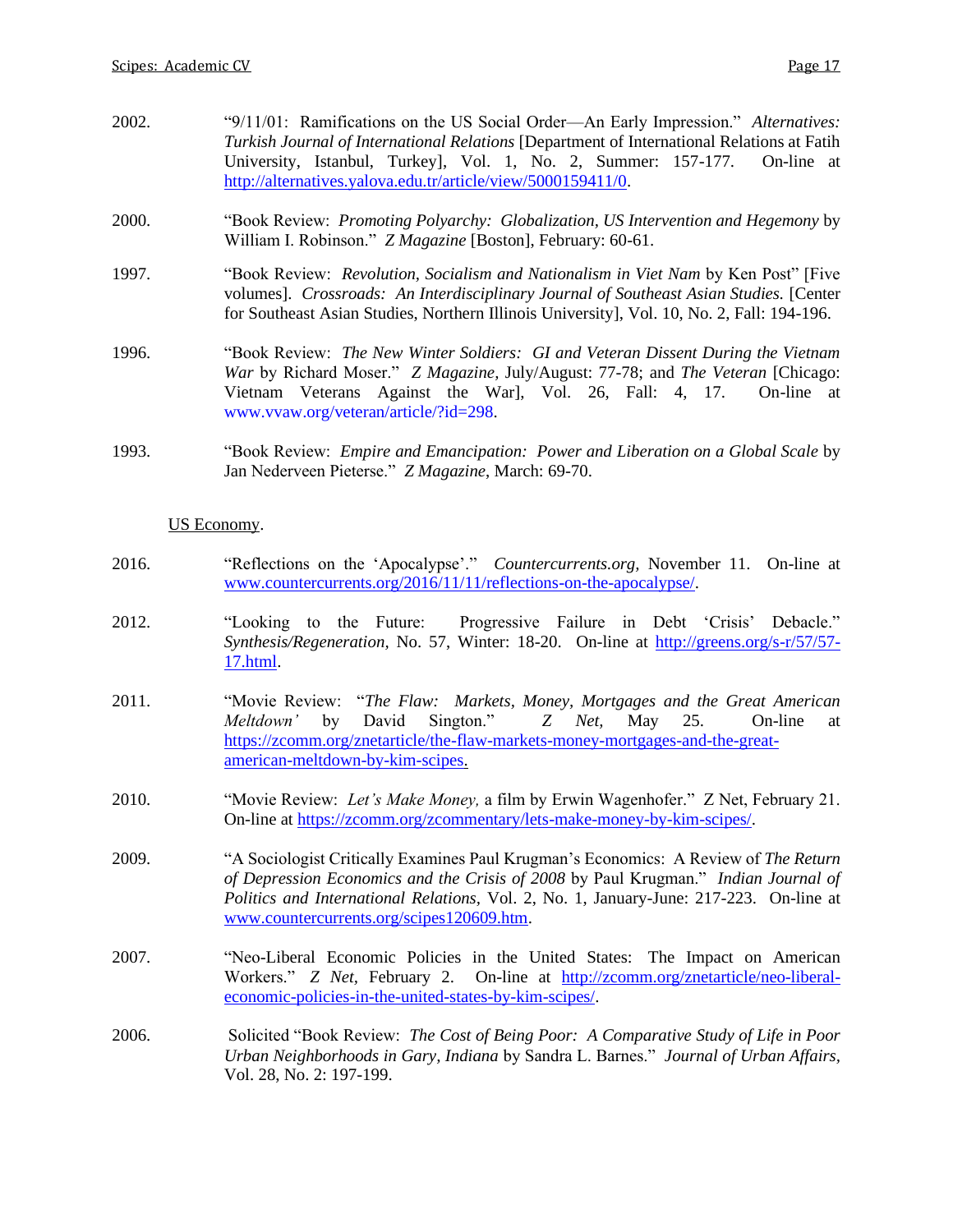- 1991. "Conditions in an American City: Oakland, California." *Scholas Issues* [Institute of Social Studies, The Hague], No. 1, January: 8-16.
- 1984. "Industrial Policy: Can It Lead the US Out of Its Economic Malaise?" *New Labor Review,* No. 6, Spring: 27-53. Updated and republished in pamphlet form (December). On-line at [https://faculty.pnw.edu/kim-scipes/wp-content/uploads/sites/20/2016/11/1984-Global](https://faculty.pnw.edu/kim-scipes/wp-content/uploads/sites/20/2016/11/1984-Global-impact-on-US-Workers.pdf)[impact-on-US-Workers.pdf.](https://faculty.pnw.edu/kim-scipes/wp-content/uploads/sites/20/2016/11/1984-Global-impact-on-US-Workers.pdf)

## General Book Reviews.

- 2020. "Review: *Cuban Health Care: The On-going Revolution.*" *Z Net,* December 17. On-line a[t https://zcomm.org/znetarticle/cuban-health-care-the-ongoing-revolution/.](https://zcomm.org/znetarticle/cuban-health-care-the-ongoing-revolution/)
- 2017. "Review—*A Great Vision: A Militant Family's Journey through the 20th Century* by Richard March." *Substance,* June 19. On-line at [http://www.substancenews.net/articles.php?page=6769&section=Article.](http://www.substancenews.net/articles.php?page=6769§ion=Article)
- 2011 "Book Review: *The Great War for Civilization: The Conquest of the Middle East* by Robert Fisk," *ZNet,* June 9. On-line [https://zcomm.org/znetarticle/the-great-war-for](https://zcomm.org/znetarticle/the-great-war-for-civilization-the-conquest-of-the-middle-east-by-kim-scipes/)[civilization-the-conquest-of-the-middle-east-by-kim-scipes/.](https://zcomm.org/znetarticle/the-great-war-for-civilization-the-conquest-of-the-middle-east-by-kim-scipes/)

## **Selected Conference and Formal Seminar Presentations (foreign locations in bold):**

| 2020. | "Talking About Race in the 21 <sup>st</sup> Century." A presentation in the Purdue University<br>Northwest campus-wide interdisciplinary "Race, Racism, Anti-Racism" Lecture-<br>Discussion Series. November 30.                                                                                                                |
|-------|---------------------------------------------------------------------------------------------------------------------------------------------------------------------------------------------------------------------------------------------------------------------------------------------------------------------------------|
| 2020. | "Innovations in US Labor Studies." Refereed roundtable, Labor and Labor Movements<br>Section of American Sociological Association Annual Meeting, San Francisco, August 8.<br>(ASA Annual Meeting conducted on-line due to COVID-19 pandemic.)                                                                                  |
| 2019. | "Regional Aspirations with a Global Perspective: Developments in East Asian Labour<br>Studies," October 5, for "Innovations in the Social Sciences and Humanities"<br>Conference, Ton Duc Thang University, Ho Chi Minh City, Vietnam.                                                                                          |
| 2019. | Chair of Session. "Innovations in Public Engagement for Social Sciences and<br>Humanities," October 4, for "Innovations in the Social Sciences and Humanities"<br>Conference, Ton Duc Thang University, Ho Chi Minh City, Vietnam.                                                                                              |
| 2019. | "The KMU Labor Center of the Philippines During the Time of President Rodrigo<br>Duterte: A First-hand Account" at the "Friday Forum" of the Southeast Asia Center,<br>University of Wisconsin-Madison, March 8. Presentation advertised on the Center's web<br>page at https://seasia.wisc.edu/event/friday-forum-kim-scipes/. |
| 2018. | Respondent to Rick Halpern, Ph.D., "Leveraging the 'Kodak' Zone: Photography and<br>the Making of Race and Class in the American-occupied Philippines." Chicago:<br>Newberry Library Seminar on Labor History, April 27.                                                                                                        |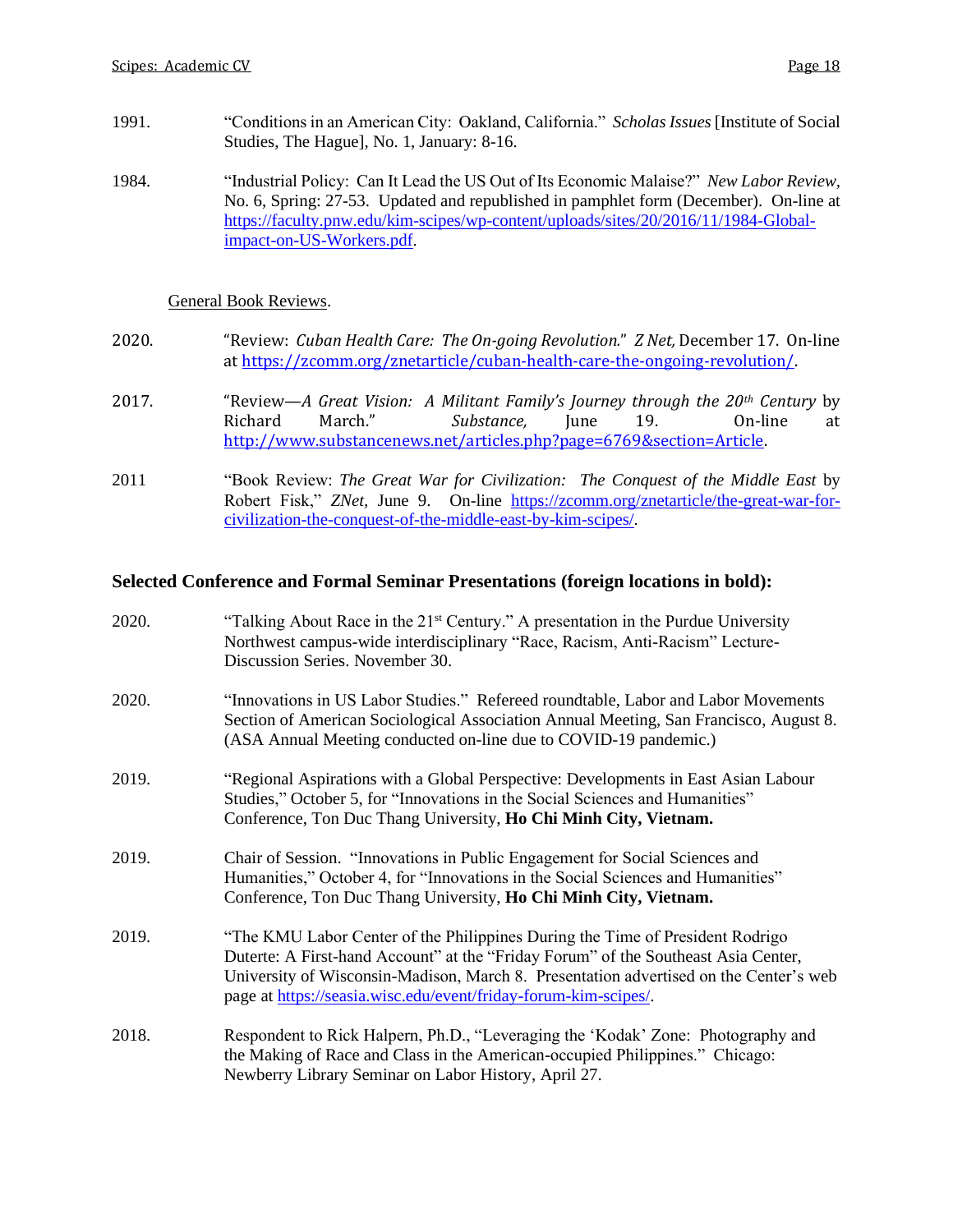| 2017. | "Scholarly Advances in Global Labor Studies" for Conference Plenary "Framing Labour<br>Internationalism," at "Confronting Global Capital: Strengthening Labour<br>Internationalism and Transnationalism in Canada Today" conference. McMaster<br>University, Hamilton, Ontario, Canada: October 13. |
|-------|-----------------------------------------------------------------------------------------------------------------------------------------------------------------------------------------------------------------------------------------------------------------------------------------------------|
| 2017. | Faculty Colloquium, "Teaching and Traveling in Vietnam," Purdue University Northwest<br>Hammond Campus, October 4.<br>Westville Campus, October 5.                                                                                                                                                  |
| 2017. | "Bringing Labor into Development Studies." Refereed roundtable, Labor and Labor<br>Movements Section of American Sociological Association, Annual Meeting, Montreal,<br>Quebec, Canada: August 13.                                                                                                  |
| 2017. | "What About the Tourist?" International Conference on Tourism and Marine Tourism,<br>2017. Ton Duc Thang University, Ho Chi Minh City, Vietnam and Penghu National<br>Penghu University of Science and Technology, Penghu, Taiwan. August 1: Ho Chi<br>Minh City, Vietnam.                          |
| 2016. | "Development in Question: Challenges for the 21 <sup>st</sup> Century." "International Conference"<br>on Development in Question," Cornell University, Ithaca, NY: October 7.                                                                                                                       |
| 2016. | "Bringing the KMU Back into Labor Discussions." Refereed roundtable, Labor and<br>Labor Movements Section of American Sociological Association, Annual Conference,<br>Seattle: August 20.                                                                                                           |
| 2016. | Keynote Speech. "Education and Social Integration in Developing Countries," and<br>section chair, International Conference on Education and Social Integration (ICESI<br>2016), Ton Duc Thang University, Ho Chi Minh City, Vietnam: August 11.                                                     |
| 2016. | "Efforts to Build Global Labor Solidarity," "How Class Works" Conference, State<br>University of New York at Stony Brook: June 10.                                                                                                                                                                  |
| 2016. | Panel organizer and presenter. "Building Global Labor Solidarity Around the World,"<br>"How Class Works" Conference, State University of New York at Stony Brook: June 9.                                                                                                                           |
| 2016. | "Building Workers' Power in the Philippines: The Kilusang Mayo Uno (KMU)." Social<br>Sciences Colloquium, Purdue North Central: March 22.                                                                                                                                                           |
| 2015. | "The Current Politico-Social Conditions in the United States." 31 <sup>st</sup> Annual International<br>Solidarity Affair, University of the Philippines-Diliman, Quezon City, Philippines. May<br>5.                                                                                               |
| 2014. | Briefing on Poverty in the United States for the Executive Committee of the Chicago<br>Chapter of the Democratic Socialists of America, Chicago: September 13.                                                                                                                                      |
| 2014. | "Building Global Labor Solidarity Today: Learning from The KMU of The Philippines."<br>Refereed roundtable, Global and Transnational Sociology Section of American<br>Sociological Association, Annual Conference, San Francisco: August 18.                                                        |
| 2014. | "Learning from Workers Overseas: The KMU of The Philippines." How Class Works<br>Conference, Center for the Study of Working Class Life, State University of New York                                                                                                                               |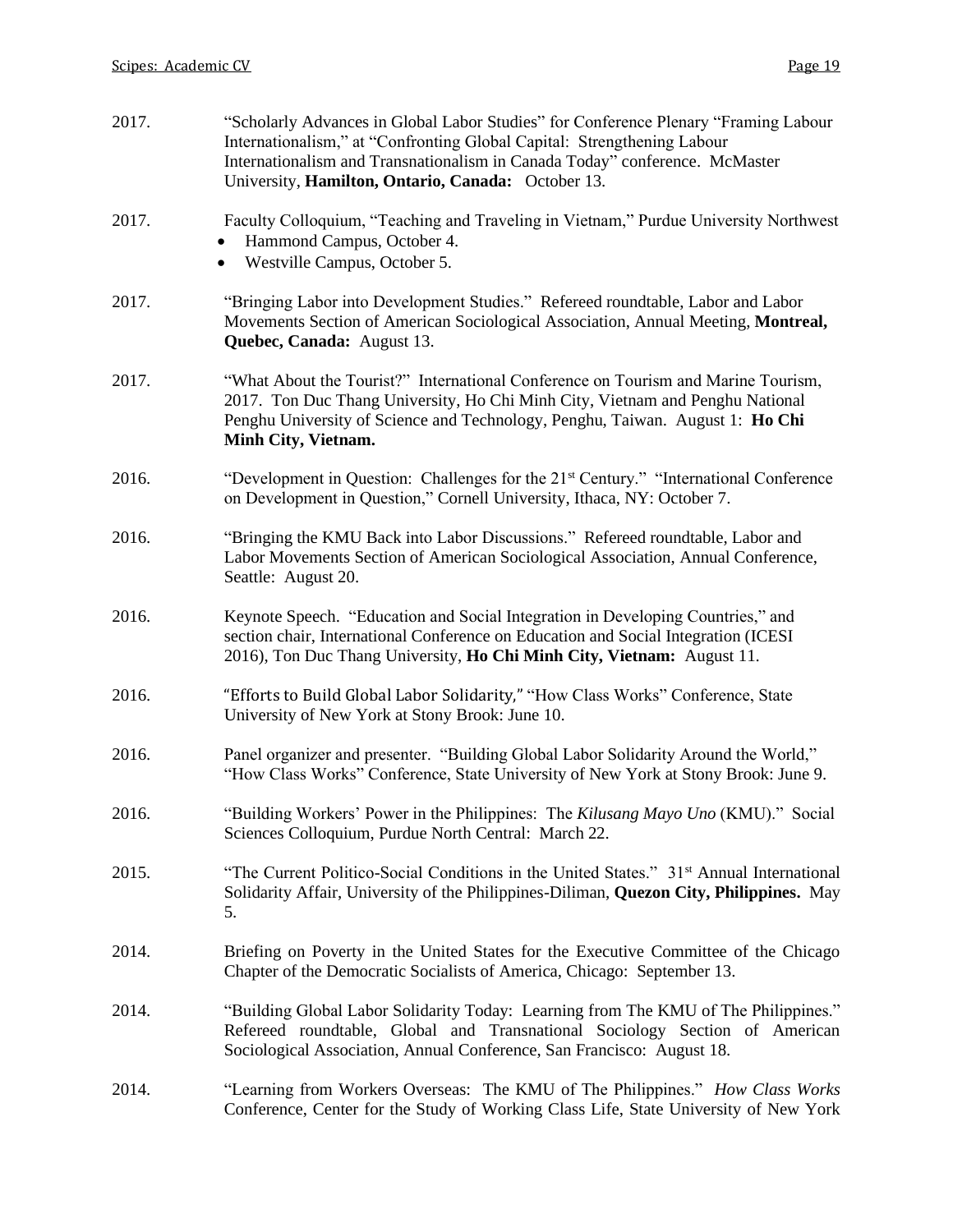Stony Brook, June 7.

- 2014. Plenary Speaker. "Learning from the Past and Present to Use in the Future: The *Kilusang Mayo Uno* Labor Center of the Philippines Efforts to Build International Labor Solidarity" for "International Solidarity Reloaded: Trade Unions and Other Social Movements Between the Challenges and Opportunities of Globalisation" Graduate Conference, Hans Böckler *Stiftung,* **Göttingen, Germany.** April 4.
- 2013. Co-organizer (w/Katherine Nastovski) and chair, "Roundtable on Building International Labor Solidarity: Prospects and Challenges." *Left Forum,* New York City: June 9.
- 2013. Co-organizer (w/Katherine Nastovski), chair and discussant on panel on "Remaking International Labor Solidarity: Exploring Models of Labor Internationalism in the US and Canada Today." Labor and Working Class History Association, Annual Meeting, New York City: June 7.
- 2013. "The Problem of Labour Imperialism: Challenges in Building International Labour Solidarity." International Solidarity Committee, Ontario Provincial Council, Canadian Union of Public Employees (CUPE). **Toronto, Ontario, Canada:** April 21.
- 2013. "Three Legs of Needed Social Change: US Empire, US Capitalism, and Global Climate Change." Open University of the Left, Chicago: February 9.
- 2012. "Teaching Social Justice in a Red State." Indiana Academy of Social Sciences, Annual Conference, Indiana University Northwest, Gary: October 12.
- 2012. Speaker and Table Presider, "Understanding the Occupy Movement: Social Context, Mobilization, Symbolism, and Form of Social Power." American Sociological Association Annual Meeting, Denver, CO: August 20.
- 2012. Speaker, *"AFL-CIO's Secret War against Developing Country Workers: Solidarity or Sabotage?"* at "Meet the Writers" panel, Labor Notes Conference, Rosemont, IL: May 6.
- 2012. Speaker, "Labor and the Occupy Movement." A May Day Celebration sponsored by the Gateway Greens, St. Louis, MO, May 1.
- 2012. Speaker, "Engaging Union Membership for Political Mobilization." Stewards Council quarterly meeting, International Brotherhood of Teamsters Local 142, Gary, IN: April 29.
- 2012. Speaker, "Ten Years Later: Another Look at US Labor Involvement in the Attempted 2002 Venezuelan Coup." Chicago: Venezuelan Consulate Official Commemoration, De Paul University, Chicago: April 13.
- 2011. "US Oil Consumption and Climate Change: Are They Related?" Social Sciences Colloquium, Purdue University North Central, Westville, IN, October.
- 2011. "Challenging Labor Imperialism and Global Climate Change: The Link Between." United Association for Labor Education, Annual Conference, New Orleans, March.
- 2010. "Theoretical Confusion in the Labor Movement: Disentangling 'Social Movement Unionism' from "Social Justice Unionism'." Research Committee 44 (Labor),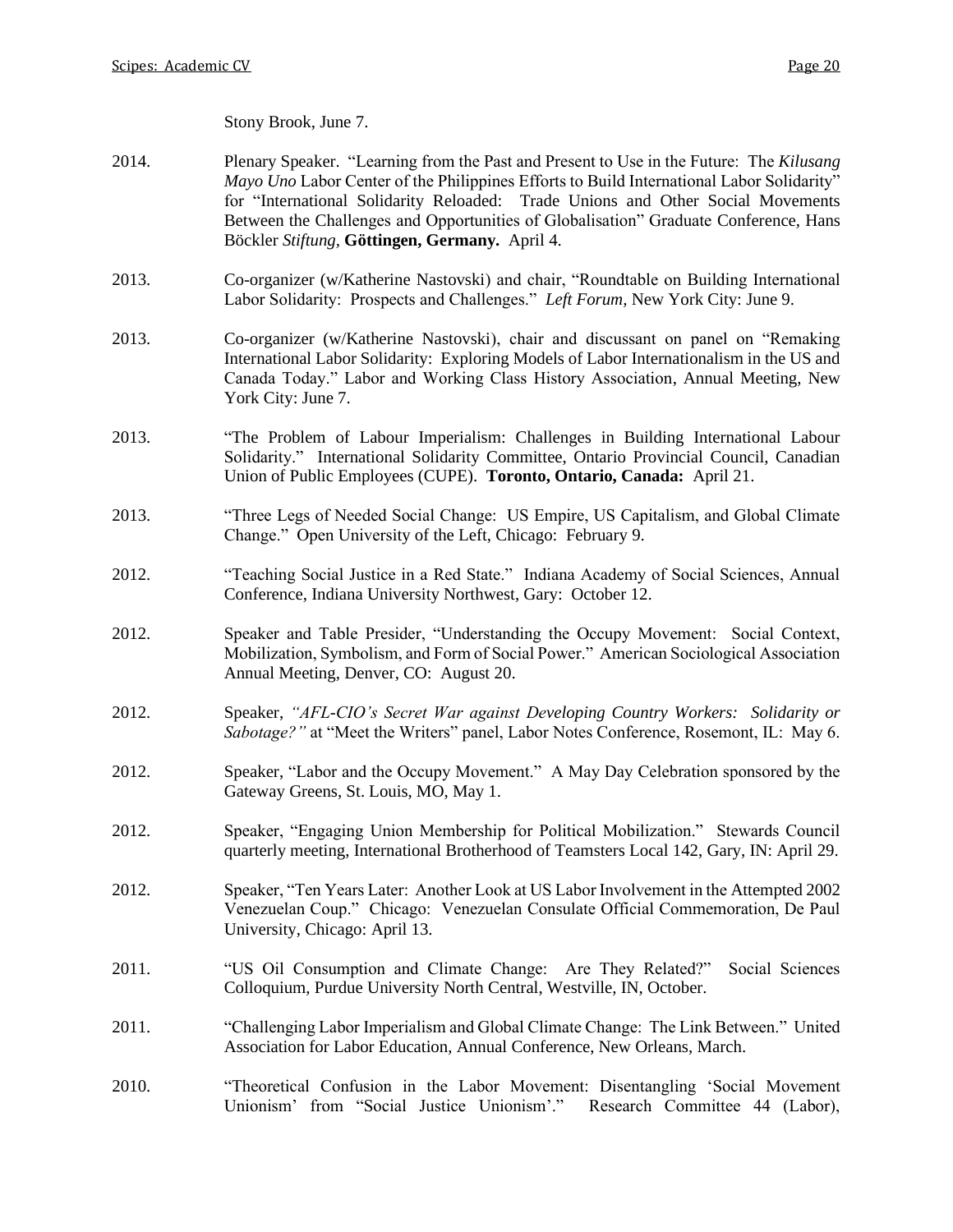International Sociological Association, World Congress of Sociology, **Gothenburg, Sweden,** July.

- 2009. "Why Labor Imperialism?" Labor and Labor Movements Refereed Roundtable, Annual Meeting, American Sociological Association. San Francisco: August.
- 2009. "Neo-Liberal Economic Politics in the United States: The Impact of Globalization on a 'Northern' Country." Annual Meeting, United Association of Labor Educators, Silver Spring, Maryland: April.
- 2008. "Alternative Globalization within the US Labor Movement: US Labor Against War, the Worker to Worker Solidarity Committee, and the Struggle to Reform the AFL-CIO Foreign Policy Program." Mid-term gathering. Labor Movements Research Committee (RC 44) of the International Sociological Association, **Barcelona, Spain.** September.
- 2008. "Alternative Globalization within the US Labor Movement: US Labor Against War, the Worker to Worker Solidarity Committee, and the Struggle to Reform the AFL-CIO Foreign Policy Program." Collective Behavior and Social Movements Refereed Roundtable, Annual Meeting of the American Sociological Association, Boston: August.
- 2008. "A Global Perspective for the Environmental Movement" for the "Overcoming Barriers to Environmental Sanity" panel at the "Surviving Climate Change: Producing Less and Enjoying It More" Conference at Webster University, St. Louis: June. Sponsored by *Synthesis/Regeneration, A Magazine of Green Social Thought,* and the Webster University Department of History, Politics and International Relations." June.
- 2008. "AFL-CIO Foreign Policy Leadership at the 2005 National Convention in Chicago: An Attack on Democracy?" Indiana Political Science Association, Annual Meeting, Purdue University North Central, Westville, IN, March 28.
- 2007. "Labor, Racial Oppression and the Differences Between Business and Social Justice Unionism." 2007 Annual Meeting, Social Science History Association, Chicago: November 16.
- 2007. "Alternative Globalizations from Below: The Worker-to-Worker Solidarity Committee and the Efforts to Reform the AFL-CIO's International Labor Activities." Indiana Academy of Social Sciences, Annual Meeting, Purdue University North Central, Westville, IN, October 12.
- 2007. "Neo-Liberal Economic Policies in the United States: The AFL-CIO and the Impact on Working People." Annual Meeting, American Sociological Association, New York City: August 10-14.
- 2007. "Neo-Liberal Economic Policies in the United States and the Impact on Working People." Annual Conference: "Contested Terrains of Globalization," Global Studies Association. University of California, Irvine, May 17-20.
- 2007. Solicited paper, "Recent Labor Diplomacy and Its Opposition," at the Wisconsin Labor History Society's 26<sup>th</sup> Annual Conference on April 28 in Madison. This conference was on "Labor's Involvement in the 'Cold War' and the 'War on Terror'." Conference announcement at [http://wisconsinlaborhistory.org/.](http://wisconsinlaborhistory.org/)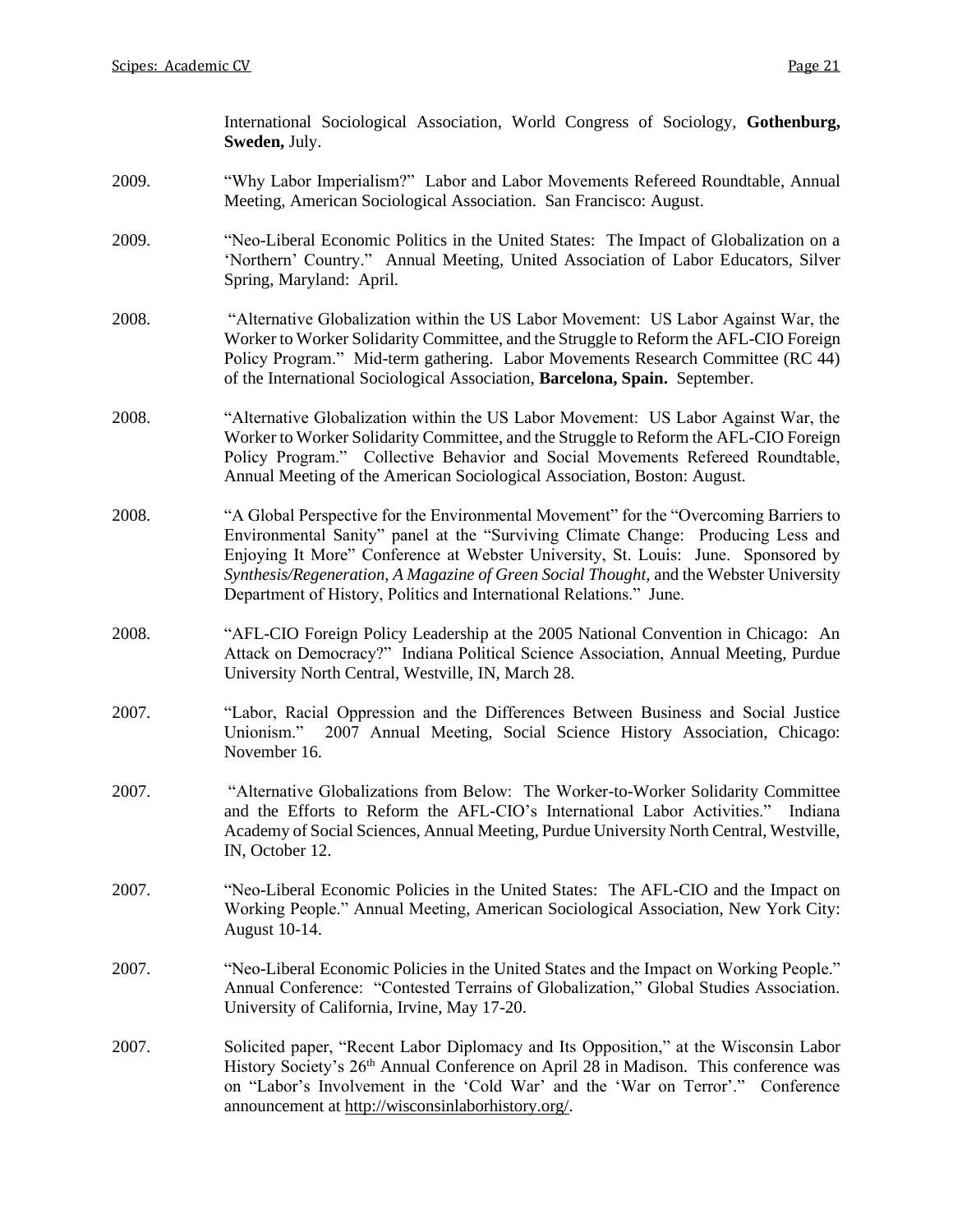| 2007. | Solicited paper, "The Emergence of the Worker to Worker Solidarity Committee, and Its<br>Challenge to the AFL-CIO Foreign Policy Leadership" at the Labour Studies Conference<br>at the University of Windsor in Windsor, Ontario, Canada, February 2.                                                                                                                                                              |  |  |
|-------|---------------------------------------------------------------------------------------------------------------------------------------------------------------------------------------------------------------------------------------------------------------------------------------------------------------------------------------------------------------------------------------------------------------------|--|--|
| 2006. | Speaker, "The AFL-CIO and International Policy: Empire or Life?" Socialist Potluck,<br>Madison, WI: October.                                                                                                                                                                                                                                                                                                        |  |  |
| 2006. | Speaker, "US and Venezuelan Foreign Policies: Current Developments" for Professor<br>Howard Jablon's "History of US Foreign Relations" course at Purdue University North<br>Central: September.                                                                                                                                                                                                                     |  |  |
| 2006  | Speaker, "Empire or Global Cooperation: The Dilemma for the USA." Secular Humanist<br>Association of Chicago: September.                                                                                                                                                                                                                                                                                            |  |  |
| 2006. | Opening Night Speaker (one of three), "Neo-liberal Economic Policies—Do they Offer a<br>Way Forward? Experiences from the Philippines and the United States." International<br>Labour History conference, "Worlds of Labour: Southern African Labour History in an<br>International Context." Sociology of Work Program and History Workshop, University of<br>the Witwatersrand, Johannesburg, South Africa: July. |  |  |
| 2006. | Panelist, "Author Meets Critics: Jan Nederveen Pieterse's <i>Empire or Globalization?"</i><br>International Sociological Association's World Congress of Sociology, Research<br>Committee 7 (Futures), Durban, South Africa: July.                                                                                                                                                                                  |  |  |
| 2006. | "AFL-CIO Foreign Policy and John Sweeney: Progressive Change or Return to<br>'Traditional' Labor Imperialism." International Sociological Association's World<br>Congress of Sociology, Research Committee 44 (Comparative Labor Movements),<br>Durban, South Africa: July.                                                                                                                                         |  |  |
| 2005. | "Labor's Foreign Policy Under John Sweeney: Are 'Missteps' Aberrations or a Return to<br>'Traditional' Labor Imperialism?" Labor and Labor Movements Roundtable, Annual<br>Meeting American Sociological Association, Philadelphia: August.                                                                                                                                                                         |  |  |
| 2005. | "AFL-CIO: Labor Imperialism Again?" Global Studies Association Annual Meeting,<br>Knoxville, TN: May.                                                                                                                                                                                                                                                                                                               |  |  |
| 2004. | "Racial Oppression and the Differences Between Business and Social Justice Unionism."<br>American Sociological Association, Regular Session, Annual Meeting American<br>Sociological Association, San Francisco: August.                                                                                                                                                                                            |  |  |
| 2004. | Co-leader of workshop (with Mike Prokosch of United for a Fair Economy), "Building an<br>Anti-War Education Program in a Local Area." 2004 AFL-CIO/United Association for<br>Labor Education (UALE) Joint Education Conference. Chicago: April.                                                                                                                                                                     |  |  |
| 2004. | "Organizing for What? The Choice Between Business and Social Justice Unionism in the<br>Further Development of the US Labor Movement." Transnational Seminar Series,<br>Sponsored by the Departments of Sociology, Geography, Political Science, Urban and<br>Regional Planning, and the Center for Global Studies, University of Illinois, Urbana-<br>Champaign: February.                                         |  |  |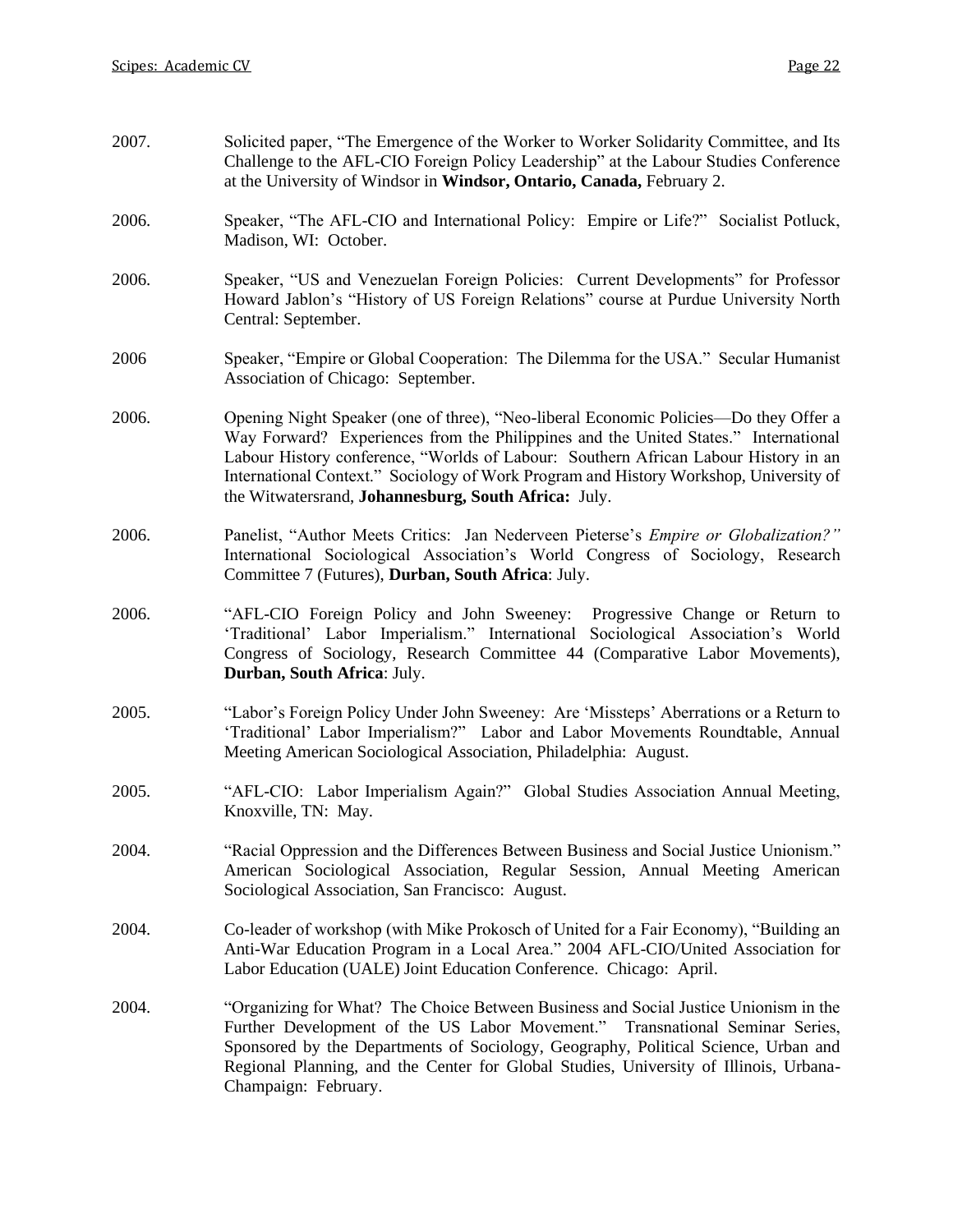## **Research: Building Global Labor Solidarity 1983-currently**

Have been working to build solidarity between US workers and workers and unions around the world since 1983. Have written and published numerous articles for peerreviewed and specialty journals, as well as published numerous book reviews, in US and Canada, Germany, The Netherlands, The Philippines, South Africa, United Kingdom, and Venezuela.

- Published *Building Global Labor Solidarity Today: Lessons from the Philippines, South Africa, Northwest Europe and the United States.*
- 2016. Edited, and wrote Preface and Introduction for *Building Global Labor Solidarity in Time of Accelerating Globalization.* Chicago: Haymarket Books.
- 2016. "Multiple Fragments—Strength or Weakness? Theorizing Global Labor Solidarity" in Kim Scipes, ed. *Building Global Labor Solidarity in Time of Accelerating Globalization.* Chicago: Haymarket Books: 23-48.
- 2016. "Building Global Labor Solidarity Today: Learning from the KMU of the Philippines" in Kim Scipes, ed. *Building Global Labor Solidarity in Time of Accelerating Globalization.* Chicago: Haymarket Books: 139-152.
- Edited thematic issue on "Building Global Labor Solidarity," *Working USA,* Vol. 17, No. 2, June 2014: 144-288.
- 2014. "Theoretical Reflections on the Emergence of Global Labor Solidarity." *Working USA,* Vol. 17, No. 2, June: 145-154.
- 2012. "Globalization from Below: Labor Activists Challenging the AFL-CIO Foreign Policy Program." *Critical Sociology,* Vol. 38, No. 2 (March): 303-323.
- 2010. "Why Labor Imperialism? AFL-CIO's Foreign Policy Leaders and the Developing World." *Working USA,* Vol. 13, No. 4, December: 465-479.
- Published *AFL-CIO's Secret War against Developing Country Workers: Solidarity or Sabotage.* Lanham, MD: Lexington Books. 2010 (hardback), 2011 paperback (details below).
- Published *KMU: Building Genuine Trade Unionism in the Philippines, 1980-1994* in 1996. Quezon City, Metro Manila: New Day Publishers (details below).
- 1988. "Building the New Shop Floor Internationalism." *Workers' Democracy,* No. 26: 8-15.
- North American representative, *International Labour Reports,* Manchester and Barnsley, England: 1984-89.

# **AFL-CIO Foreign Policy 1983-currently**

This study examines the foreign policy program of the AFL-CIO, from its emergence under the American Federation of Labor in the early 1900s until today, and places this in a theoretical and sociological context.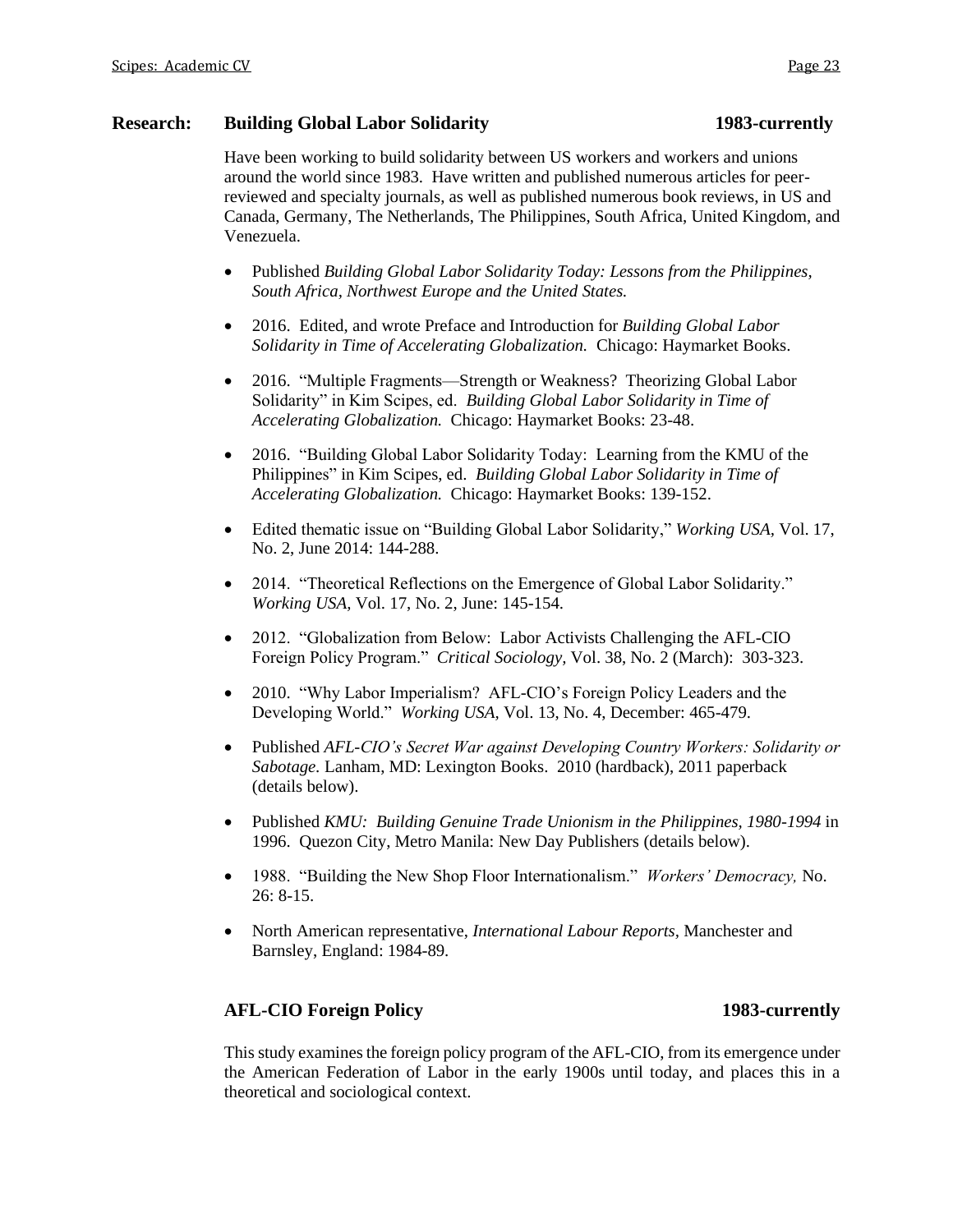- Examines historical origins of Labor's foreign policy program.
- Details the role played by the AFL-CIO's AIFLD (American Institute of Free Labor Development) in laying the groundwork for the September 11, 1973 military coup against the democratically-elected government of Salvador Allende.
- Provides the most detailed account of the effects of AFL-CIO foreign operations on workers overseas by examining the efforts by the Associated Labor Unions, the largest affiliate of the AFL-CIO supported Trade Union Congress of the Philippines (TUCP), to take control of a KMU-affiliated local union at the Atlas Mines in Toledo, Cebu, Philippines during the mid- to late-1980s. This is based on field research in the Philippines.
- Evaluates the changes instituted in foreign policy program by John Sweeney upon his election to the presidency of the AFL-CIO in October 1995, and its subsequent reversion back to the "old days."
- Explicates the relationship of the AFL-CIO foreign policy program with the National Endowment for Democracy (NED).
- Reports efforts of rank-and-file trade unionists and their allies to transform AFL-CIO foreign policy program into a force for genuine international labor solidarity, with a particular examination of events around the 2005 AFL-CIO National Convention in Chicago.
- To date, I have a 276-page monograph—*AFL-CIO's Secret War against Developing Country Workers: Solidarity or Sabotage?*—that was published in late September 2010 by Lexington Books, an imprint of Rowman and Littlefield, in hardback. A soft cover version published in August 2011. Have also published four related peerreviewed articles.
- "The AFL-CIO's Foreign Policy Program: Where Historians Now Stand." *Class, Race and Corporate Power,* Vol. 8, No. 2, Article 5. On-line at [https://digitalcommons.fiu.edu/classracecorporatepower/vol8/iss2/5.](https://digitalcommons.fiu.edu/classracecorporatepower/vol8/iss2/5) This article includes references to all of Scipes' articles on the subject, while challenging historians to address his work.

## **Ph.D. Dissertation 1998-2003**

## **"TRADE UNION DEVELOPMENT AND RACIAL OPPRESSION IN CHICAGO'S STEEL AND MEATPACKING INDUSTRIES, 1933-1955."**

Placed in a global context, this study theoretically determines the effect of collective identity, trade union conceptualizations and democratic processes on two unions, affecting their respective approaches to racial oppression in the workplace, the union and the community.

• Historical-comparative study of the emergence and development of the Steelworkers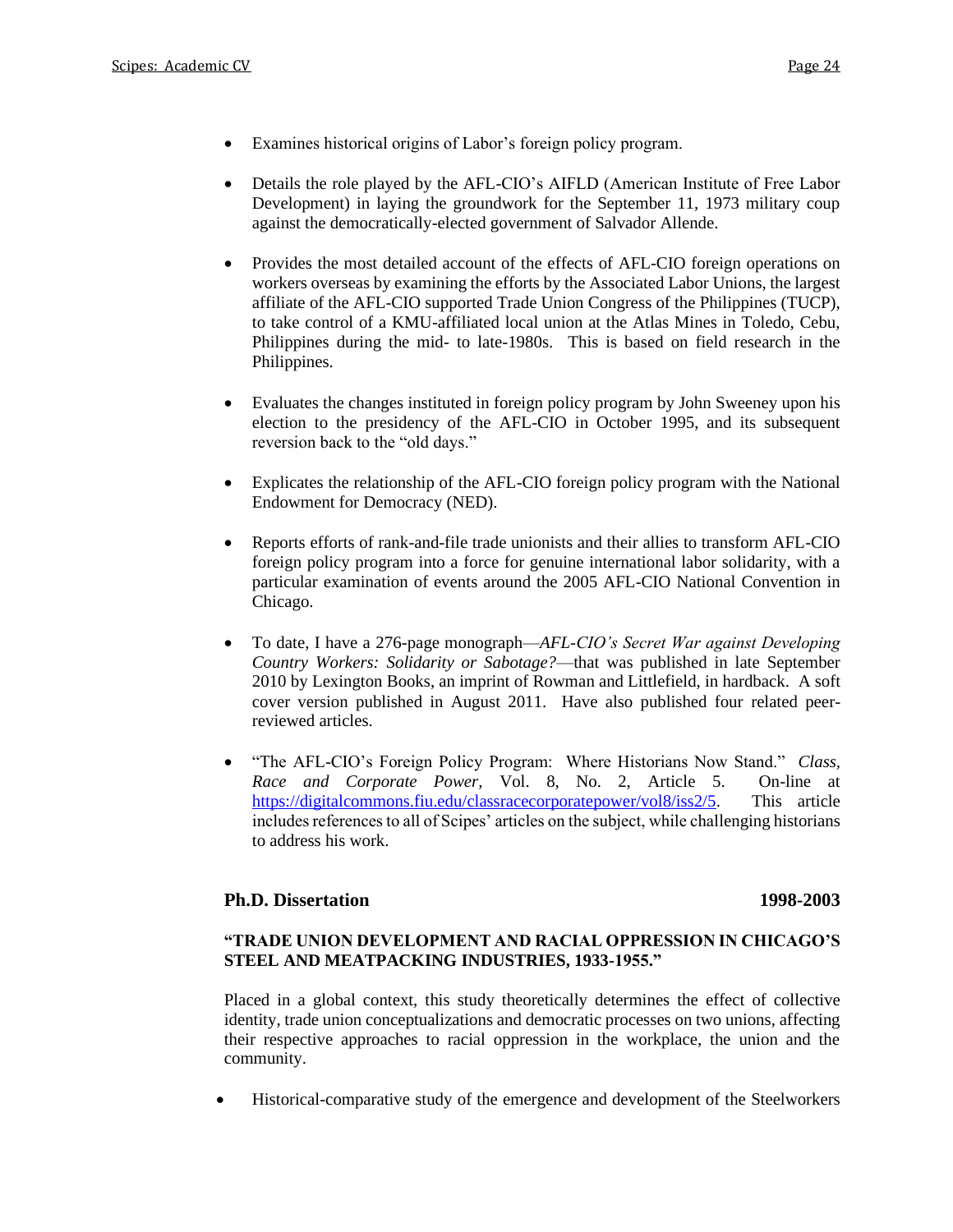Organizing Committee/United Steel Workers of America and the Packinghouse Workers Organizing Committee//United Packinghouse Workers of America in the Chicago area between 1933 and 1955.

- Based on a post-structural model of society.
- Demonstrates through comparative methodology that forces external to the workforce are contextual, not determinative.
- Extensive archival research with original, secondary, and interview data—challenges considerable "established wisdom" of labor history, especially of CIO period.
- Close comparison of how each labor organization addressed racial oppression in workplace, union, and community.

# *Kilusang Mayo Uno* **(KMU) Labor Center of the Philippines, 1986 – 1996; 2015, 2016 and 2018**

This research project sought to understand the development of a labor movement established under a dictatorship and with the specific challenges faced by workers in a developing country. The initial project was self-funded though my wages and vacation time, and included six separate trips to the Philippines; the subsequent project included three additional research trips to the country.

- Initiated, designed and implemented first in-depth, nation-wide study of one of the three most dynamic labor movements in the world.
- Integrated economic development and worker mobilization across four disparate economic production systems—plantation sugar, extractive mining (copper), capitalist agriculture (bananas and timber), and an export processing zone (garments and electronic components)—spanning both colonial and post-colonial production processes.
- Combined on-site investigations in locations across the country with historical and contemporary literature on political economics, development, social movements and organizational development.
- Focused specifically on gender-based, women workers' organization, as well as on women trade union leaders at the local and national levels.
- Designed, conducted, transcribed and edited over 120 hours of formal interviews with labor leaders, workers, progressive clergy and labor activists across the country.
- Book was published as *KMU: Building Genuine Trade Unionism in the Philippines, 1980-1994* in 1996.
- Returned to Philippines in April-May 2015 to update study as part of  $2^{nd}$  Edition of book. Spent three weeks visiting workers and workers' support organizations in Luzon, Mindanao, and Negros.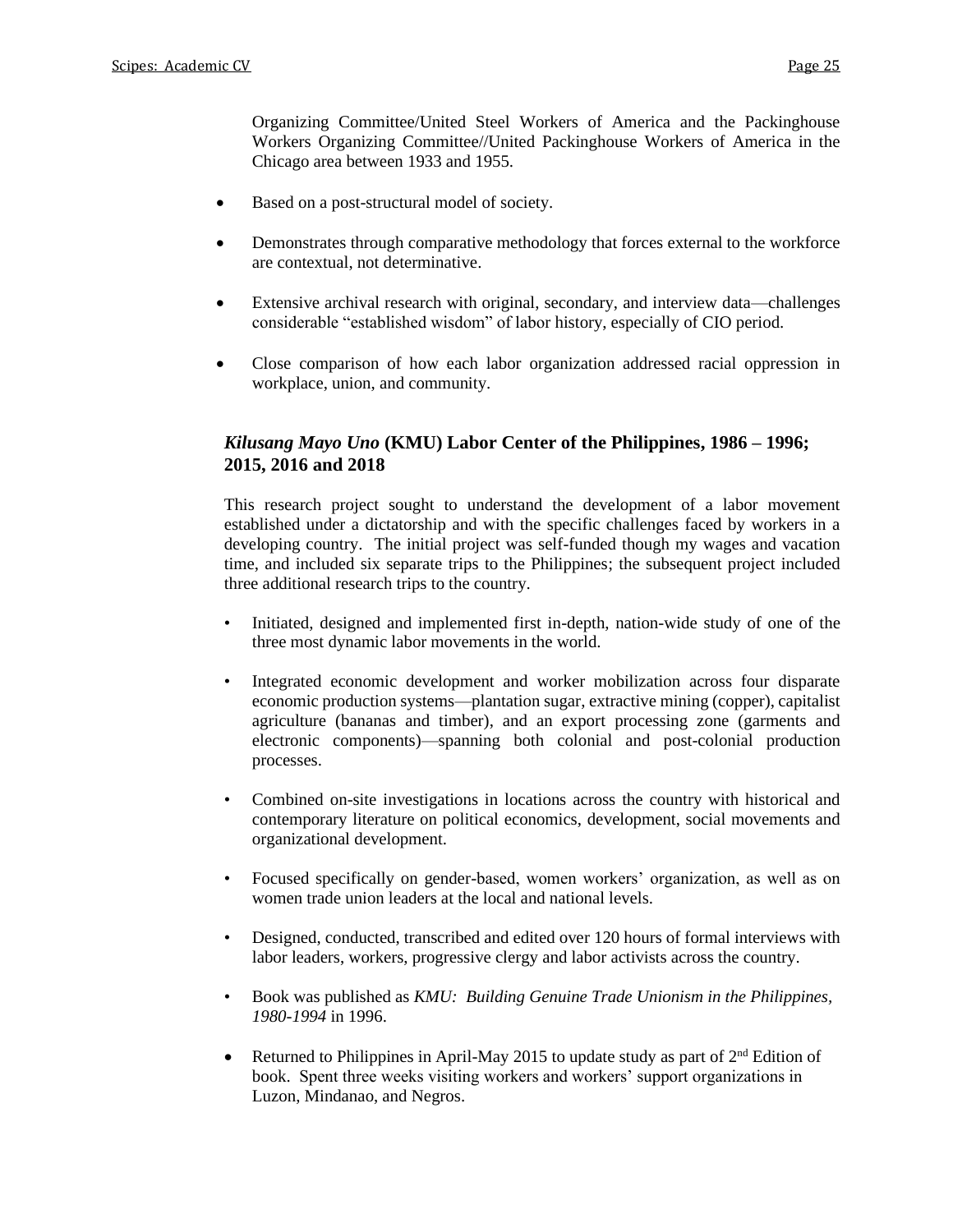- Returned to Philippines in August 2016 to collect interviews from national level leaders and organizational allies, and to visit workers' alliance in the Southern Tagalog region.
- Returned to Philippines in July 2018 to collect interviews from national level leaders, organizational allies and worker/members.
- A collection of some of my published articles, including and revolving around my research on the KMU, was published during October 2020 as *Building Global Labor Solidarity: Lessons from the Philippines, South Africa, Northwestern Europe and the United States*. Lanham, MD: Lexington Books.

## **South Africa: The Current Labor Situation 2006**

Spent three and one-half weeks in the country, drawn initially to present a paper at the International Sociological Association's 2006 World Congress of Sociology in Durban.

- Participated in an "invitation only" conference on "Trade Unions and Politics: Africa in a Comparative Context," July 21-22, sponsored by the Sociology of Work Unit at the University of the Witwatersrand (South Africa), the Politics of Development Group at Stockholm University, and the Institute of Development Studies at the University of Zimbabwe: Johannesburg.
- Attended the formal launching of a new book, edited by Sakhela Buhlungu, titled *Trade Unions and Democracy: COSATU Workers' Political Activities in South Africa.*
- **Opening night speaker,** conference "Worlds of Labour: Southern African Labour History in an International Context," July 28. This was the first Labor Studies conference in the country in over 10 years.
- After serving as an opening night speaker, participated in the rest of an international labor history conference, July 29-August 1, sponsored by the Sociology of Work Unit and History Workshop, University of the Witwatersrand: Johannesburg.
- Conducted extensive research, both through formal interviews and informal conversations—on the current situation in South Africa, with a primary focus on the current labor situation.

## **Venezuela: The Current Social Situation 2006**

Conducted a 10-day preliminary research trip to Venezuela in June 2006. Went to learn about changes currently taking place in that country, to talk with labor leaders, and to talk to people directly about various governmental programs. Extensive travel within the country—in the capital (Caracas), a mountain area in and around Sunare in the State of Lara, and the Barlovento Region, center of the Afro-Venezuelan community, in the State of Miranda.

## **TEACHING AND ACADEMIC EXPERIENCE:**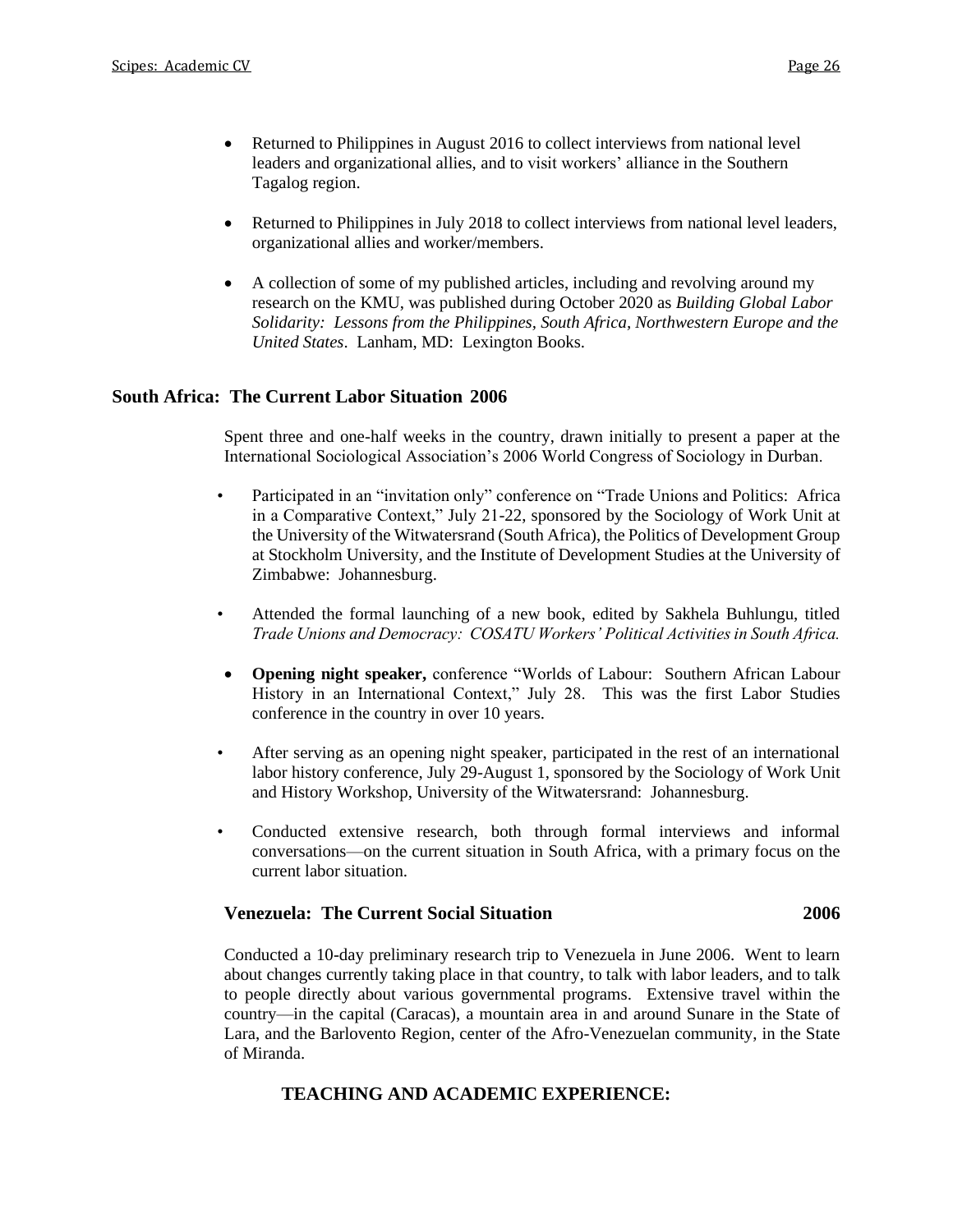## **Teaching Interests**

Race and Ethnic Diversity, Social Stratification, Sociology of Developing Countries in a Globalizing World, Sociology of the Environment, Sociology of the Media, Social Movements, Labor Movements, Qualitative Research Methods, Organizations, Social Deviance, Family, Introduction to Sociology.

| <b>Professor of Sociology, Behavioral Sciences Department, 2020</b> | <b>Purdue University Northwest</b><br>Hammond, IN            |
|---------------------------------------------------------------------|--------------------------------------------------------------|
| <b>Professor of Sociology, Behavioral Sciences Department, 2018</b> | <b>Purdue University Northwest</b><br><b>Westville, IN</b>   |
| <b>Instructor, "Qualitative Research Methods," Summer 2018.</b>     | <b>Ton Duc Thang University</b>                              |
| Instructor, "Sociology of Labor," Summer 2018.                      | Ho Chi Minh City, Vietnam                                    |
| <b>Associate Professor of Sociology, Social Sciences Department</b> | <b>Purdue University Northwest</b>                           |
| $2011 - 2018$                                                       | <b>Westville, IN</b>                                         |
| <b>Instructor, "Qualitative Research Methods," Summer 2017.</b>     | <b>Ton Duc Thang University</b><br>Ho Chi Minh City, Vietnam |
| <b>Assistant Professor of Sociology, Social Sciences Department</b> | <b>Purdue University North Central</b>                       |
| 2005-2011                                                           | <b>Westville, IN</b>                                         |
| <b>Visiting Assistant Professor, Social Sciences Department</b>     | <b>Purdue University North Central</b>                       |
| 2004-2005                                                           | <b>Westville, IN</b>                                         |

## **SPECIAL TEACHING INITIATIVES**

- **Taught a single class, "Social Control, Power and the Media" (SOC 405), at both the Hammond and Westville campuses during Spring 2020. Students had to participate using Zoom learning management system so they can participate "live" in classroom lectures for the off-site day. Had to learn Zoom, as well as Blackboard, so as to make this a success.**
- **Mobilized students at Purdue Northwest's Westville campus to publicly present their research from SOC 404 (Environment and Social Justice). Based on 10-page research papers, students combined into four groups and presented on Energy, Population and Consumption, Deforestation, and Climate Change. Was covered by local media—for example, see**  [www.nwitimes.com/news/education/students-tell-of-profits-environmental](http://www.nwitimes.com/news/education/students-tell-of-profits-environmental-costs/article_428234e8-e0cf-5280-8d8a-1cb67038856a.html)[costs/article\\_428234e8-e0cf-5280-8d8a-1cb67038856a.html.](http://www.nwitimes.com/news/education/students-tell-of-profits-environmental-costs/article_428234e8-e0cf-5280-8d8a-1cb67038856a.html) December 6, 2016.
- **Sponsored and obtained movie rights to show movie "The Big Short" for public showing at Purdue North Central, while mobilizing and guiding students in SOC 411 (Social Stratification) course to make it successful. Over 60 people attended at 6:30 pm on a Thursday night just before Final Exams, April 2016.**
- **Guest Lecturer, "Current Social Movements in the Midwest," Dr. Jeff Goodwin's course on**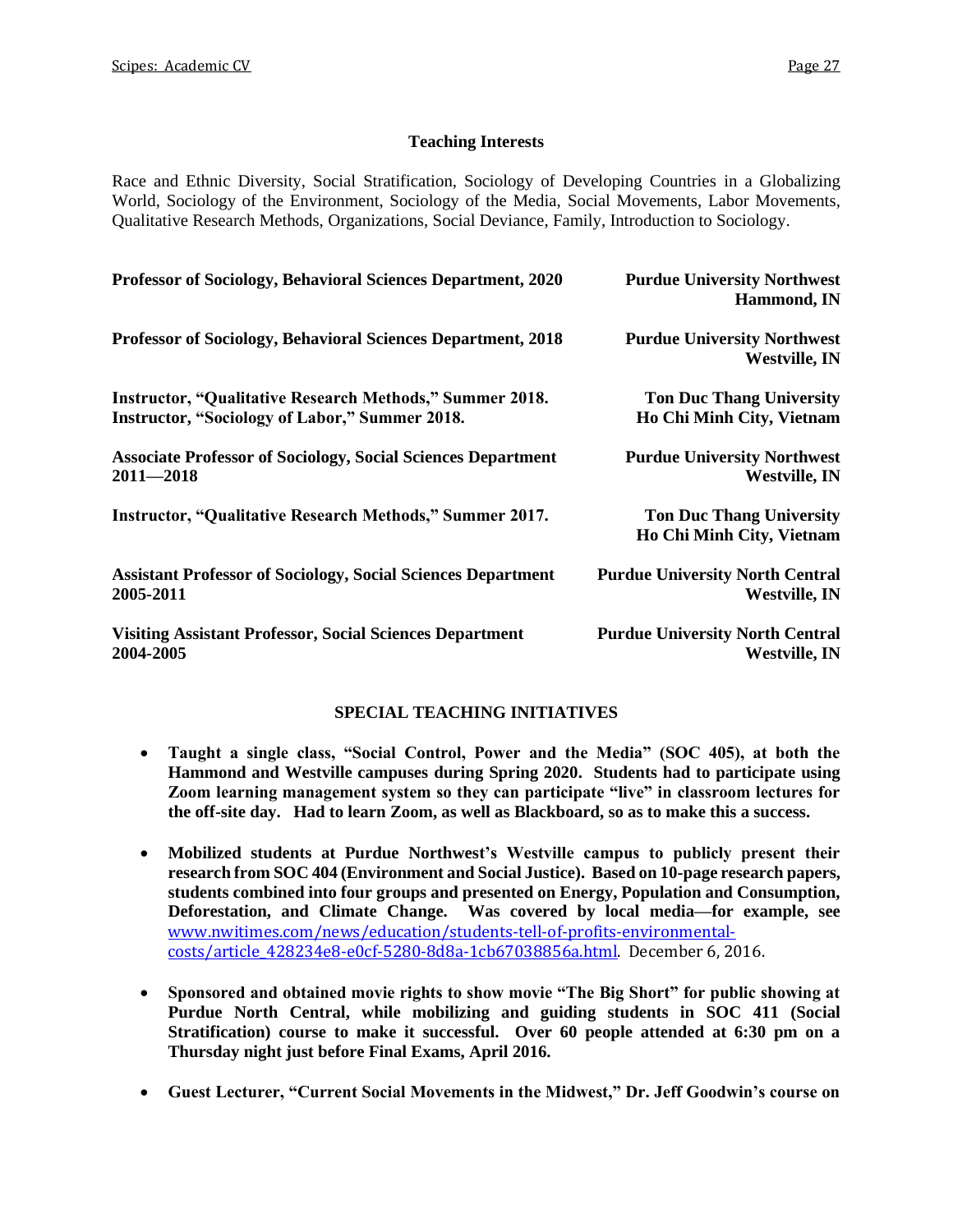**Social Movements, New York University, March 2012.**

- **Member, Purdue University Graduate College, 2009-currently.**
- **Recipient (2007), "Outstanding Teacher Award," 2006-07. College of Liberal Arts, Purdue University North Central.**

## **Courses Taught at Purdue University North Central/Purdue University Northwest (all courses three hours, unless indicated otherwise):**

• **SOC 100—Introduction to Sociology:** lecture/discussion. Have taught a total of 38 sections of this course since Fall 2004. Am teaching one section in Fall 2021.

Spring 2013: Dione K. Fultz completed an Honors version of this course.

- **SOC 310—Racial & Ethnic Diversity:** lecture/discussion. Have taught a total of 52 sections of this course since Fall 2004. Am teaching another section during Fall 2021 at *both* Hammond and Westville.
- **SOC 383—Research Methods:** lecture/discussion/research project. Since 2004, have taught one section of this by myself, and team taught another section as a last second course replacement.

## • **SOC 391—Advanced Sociological Research: independent study**

- (a) Fall 2005: Advanced Study in Stratification—1 student.
- (b) Spring 2006: Advanced Study in Stratification—1 student (1 hour).
- (c) Summer 2006: Advanced Study in Developing Countries (Venezuela)—2 students.
- (d) Spring 2007: Social Movement Organizing in Northwest Indiana—1 student.
- (e) Spring 2007: International Migration and its Effects on Northwestern Indiana—1 student.
- (f) Spring 2009: Sociological Research on the Environment in Northwest Indiana—1 student.
- (g) Fall 2010: Global Media and Climate Change: A Comparative Analysis—1 student.
- (h) Spring 2012: Leadership in Chicago's Occupy Wall Street Movement—1 student.
- (i) Spring 2016: Sociology of Comparative Occupations—1 student.
- (h) Fall 2016: How Do Teachers Foster a Love of Learning in Children that will Stay with Them as they Grow?—1 student.
- (i) Spring 2017: Understanding the LA Riots in 1992—1 student.
- (j) Fall 2017: Answering the Question: Why Was Donald Trump Elected President?—1 student.
- (k) Summer 2021:
- (l) Fall 2021: Westville: (Graduate DIS with Kayla Vasilko.)
- **SOC 391-3—Sociology of the Current Financial Crisis:** lecture/discussion. Taught one section Summer 2009.
- **SOC 391—Global Health:** lecture/discussion. Taught one section during Spring 2021.
- **SOC 403**—**Sociology of Developing Countries in a Globalizing World:** lecture/discussion. Have taught a total of nine sections of this course since Spring 2006. Am teaching one section during Fall 2021.
- **SOC 404—Environment and Social Justice** (formerly Sociology of the Environment)**:**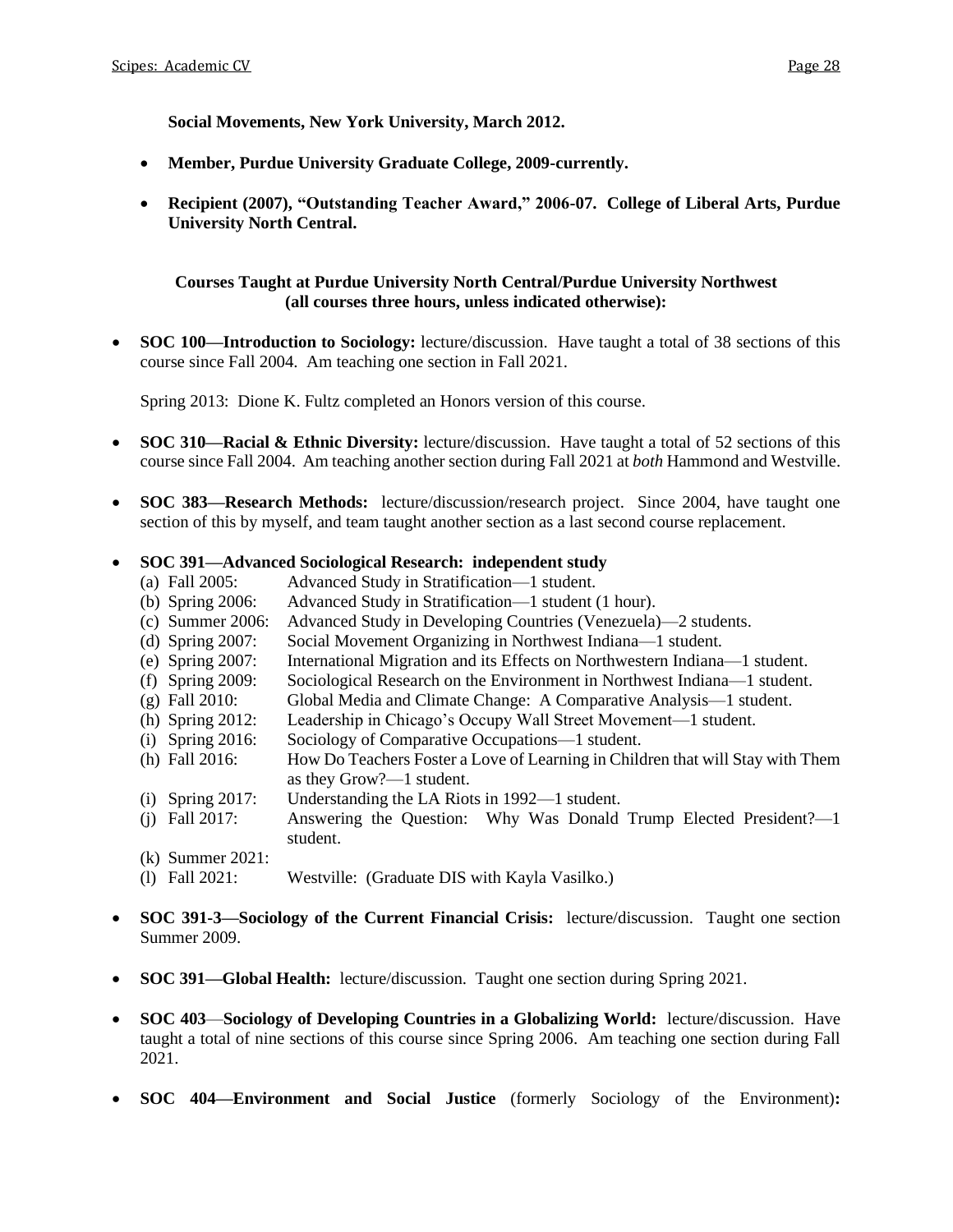lecture/discussion/research project. Have taught nine sections of this since Fall 2006.

- **SOC 405—Power, Social Control and the Media** (formerly Sociology of the Media)**:** lecture/discussion. Taught one section at *both* Westville and Hammond in Spring 2020.
- **SOC 406—People's Movements and Social Power** (formerly Social Movements)**:** lecture/discussion. Have taught six sections of this course since Summer 2008.
- **SOC 411—Social Stratification** Lecture/discussion/research project. Have taught nine sections of this course since Spring 2006.

### **PROFESSIONAL SERVICE:**

- 2021-2022. **Served** as Chair of Faculty Senate; also served as member of the Budget sub-committee of the Senate.
- 2020-2021. **Elected** Vice Chair of Faculty Senate.
- 2020-2021. **Chair,** Faculty Senate's Westville Committee, a faculty-driven initiative to revive the Purdue University Northwest campus in Westville.
- 2020. **Member,** Primary Committee of Department of Behavioral Sciences (for promotion and tenure).
- 2017-2020. **Member,** Faculty Senate as Representative of the Department of Behavioral Sciences, three-year term, Fall 2017-end of Spring 2020. Unanimously re-elected, January 2020, for another three-year term, Fall 2020 to end of Spring 2023.

**Chair,** Education Policy Committee, Faculty Senate, elected January 2018. Re-elected in August 2018 (for AY 2018-19), and in February 2019 (for AY 2019-20).

As Chair, was a member of the Senate Executive Committee.

- 2018-2019. **Member,** College of Humanities, Education and Social Sciences (CHESS) Area Committee (for promotion and tenure).
- 2018-2019. **Member,** Scientific Committee, Innovations in Social Sciences and Humanities Conference (ISSH 2019), Ton Duc Thang University.
- 2018. **Member,** Committee to evaluate Lee Michael Johnson's request for promotion to Professor of Criminology upon hire as Chair of Behavioral Science Department. Promotion approved.
- 2013-current. **Member,** Editorial Board, *Race, Class and Corporate Power.*
- 2012-current. **Member,** Editorial Board, *The Journal of Labor and Society.* (Prior to 2017, title was *Working USA: The Journal of Labor and Society*.)
- 2008-current. **Member,** Editorial Board, *Green Social Thought: A Journal of Synthesis/Regeneration.*  St. Louis. (Prior to September 2012, title was *Synthesis/Regeneration: A Journal of Green*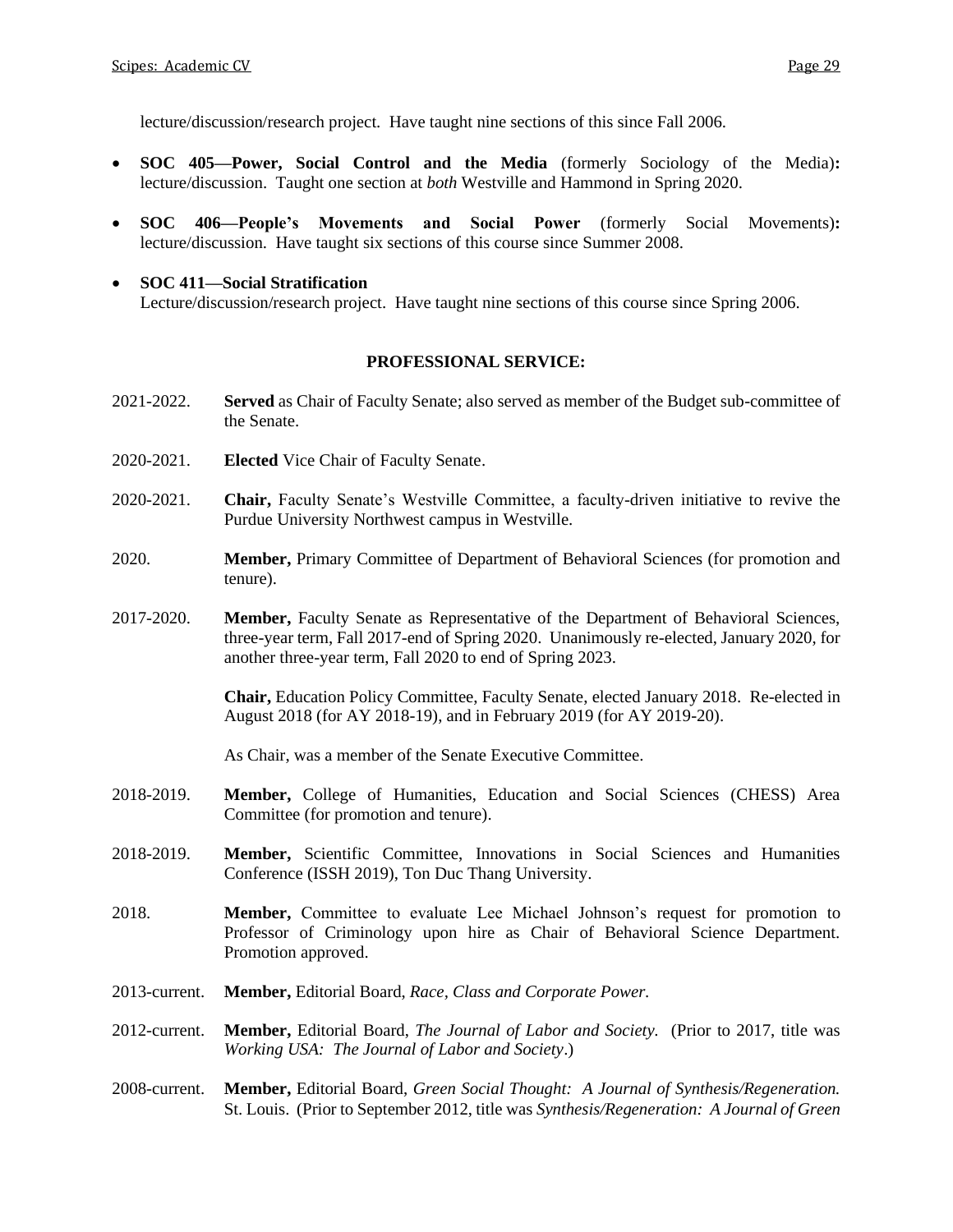## *Social Thought.)*

- 2001-current. **Ad-hoc Reviewer:** *Asian Politics and Policy, American Journal of Sociology, Critical Sociology, International Journal of Comparative Sociology, Journal of Southeast Asian Studies* **(Singapore),** *Journal of Urban Affairs, Labor Studies Journal, Logos: A Journal of Modern Society and Culture, Mobilization, and Pluto Books, as well as for Bullfrog Films.*
- 2013-2018. **Member,** Editorial Board, *Substance News.* Chicago.
- 2017. **Member,** University Committee on Sabbaticals, Purdue University Northwest.
- 2016-2017. **Mentored** Alessandro Getzel, a high school student at The Berkeley Carroll School in Brooklyn, New York, for his project, "Central Intelligence Agency and Neo-Imperialism: The Fall of Salvador Allende and the Rise of Augusto Pinochet." Besides being the subject of a formal interview, I provided a 3,508-word evaluation of his work to his Senior Scholar mentor on April 21, 2017.
- 2015-2016. **Member,** Search Committee for Assistant Professor of Sociology position, Purdue University North Central. Search successful.
- 2015-2016. **Member,** Search Committee for Assistant Professor of Sociology position, Purdue University Calumet. Search successful.
- 2014-2015. **Co-chair,** Mentoring Committee, Labor and Labor Movements Section, American Sociological Association.
- 2009-2015. **Faculty Advisor,** Veterans' Club, Purdue University North Central.
- 2015. **Reviewed book, Sociology and the Environment:** Pragmatic Solutions to Environmental Issues by Michael Carolan for Westview Press, Berkeley, CA.
- 2014. **Thematic Editor,** Issue on "Global Labor Solidarity," *Working USA,* Vol. 17, No. 2, June.
- 2013. **External evaluator,** promotion application for Professor of History at Purdue University Calumet.
- 2013. **Reviewed** Charles Harper's *Environment and Sociology* for possible new edition, Pearson.
- 2012-2013. **Member,** "Book of the Year" Committee of the Labor and Labor Movements Section of the American Sociological Association.
- 2012. **Reviewed** George Ritzer's *Sociology* (an Intro-level text book) for possible second edition, Sage Publications: Thousand Oaks, CA.
- 2012. Served as **outside reviewer** for a 1.5 million Euro project (approximately US \$2 million at time of project) on causes of the 2008 financial crisis for the Netherlands Organisation for Scientific Research.
- 2010-2014. **Chair,** Assessment Committee for the BABS (Bachelor of Arts in Behavioral Sciences)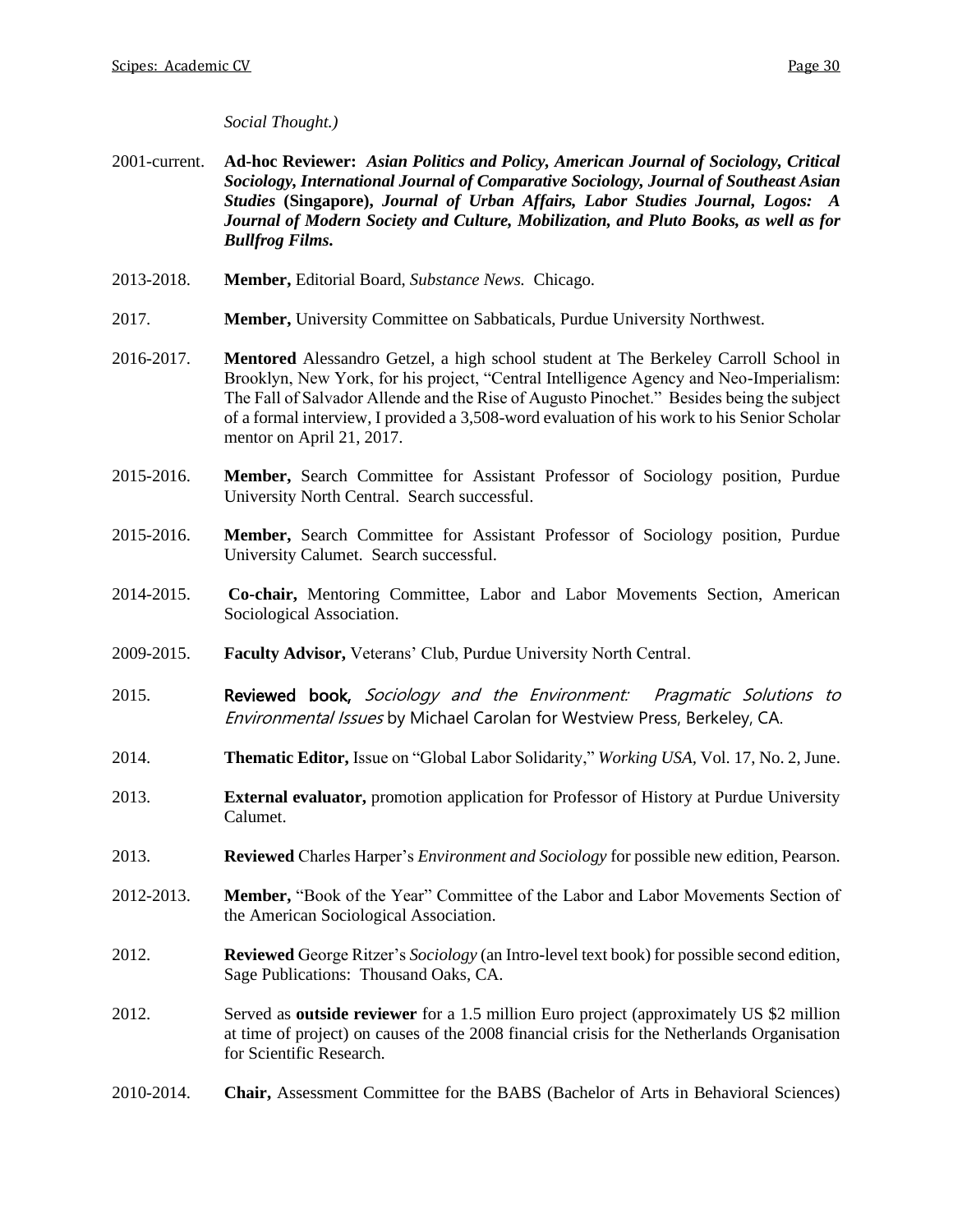Degree, Department of Social Sciences, Purdue University North Central.

- 2008-2011. **Member,** "Futures Committee" in preparation for the Higher Learning Commission's Reaccreditation process in 2011. Produced a seven-page report on "global diversity" on the campus. Purdue University North Central.
- 2008-2010. **Member,** Assessment Committee for the BABS (Bachelor of Arts in Behavioral Sciences) Degree, Department of Social Sciences, Purdue University North Central.
- 2006-2010. **Elected Board Member,** Research Committee 44 (Labor Movements), International Sociological Association.
- 2009-2010. **Member,** "Distinguished Student Paper Award" Committee of the Labor and Labor Movements Section of the American Sociological Association.
- 2008-2009. **Member,** Search Committee for Assistant Professor of Sociology, Department of Social Sciences, Purdue University North Central.
- 2006-2007. **Member,** Search Committee for Head of Department, Department of Social Sciences, Purdue University North Central.
- 2006-2007. **Member,** Search Committee for Assistant Professor of Sociology, Department of Social Sciences, Purdue University North Central.
- 2006-2007. **Member,** Disabled Student Needs Committee, Purdue University North Central.
- 2006-2007. **Member,** Diversity Brownbag Lunch Organizing Committee, Purdue University North Central.
- 2005-2007. **Member,** Science Building Committee, Purdue University North Central.
- 2005-2006 **Member,** Search Committee for Assistant Professor of Sociology, Department of Social Sciences, Purdue University North Central—Sole member sent for Search & Screen process, American Sociological Association Annual Meeting, Philadelphia.
- 2006. **Book Reviewer** for Second Edition, *Changes in the Social Contract.* Pine Forge Press.
- 2004-2005. **Member,** "Book of the Year" Award Committee, Labor and Labor Movements Section, American Sociological Association.
- 2005. **Ad-hoc Book Prospectus Reviewer,** Roxbury Publishing Company.
- 2001-2004. **Editorial Board member,** *Labor Studies Journal* (United Association for Labor Education).
- 2002-2003. **Co-editor,** UALE/AFL-CIO Annual Education Conference Issue, *Labor Studies Journal.*
- 2000-2002. **Founding Editor,** "In Critical Solidarity," Newsletter of the Labor and Labor Movements Section, American Sociological Association.